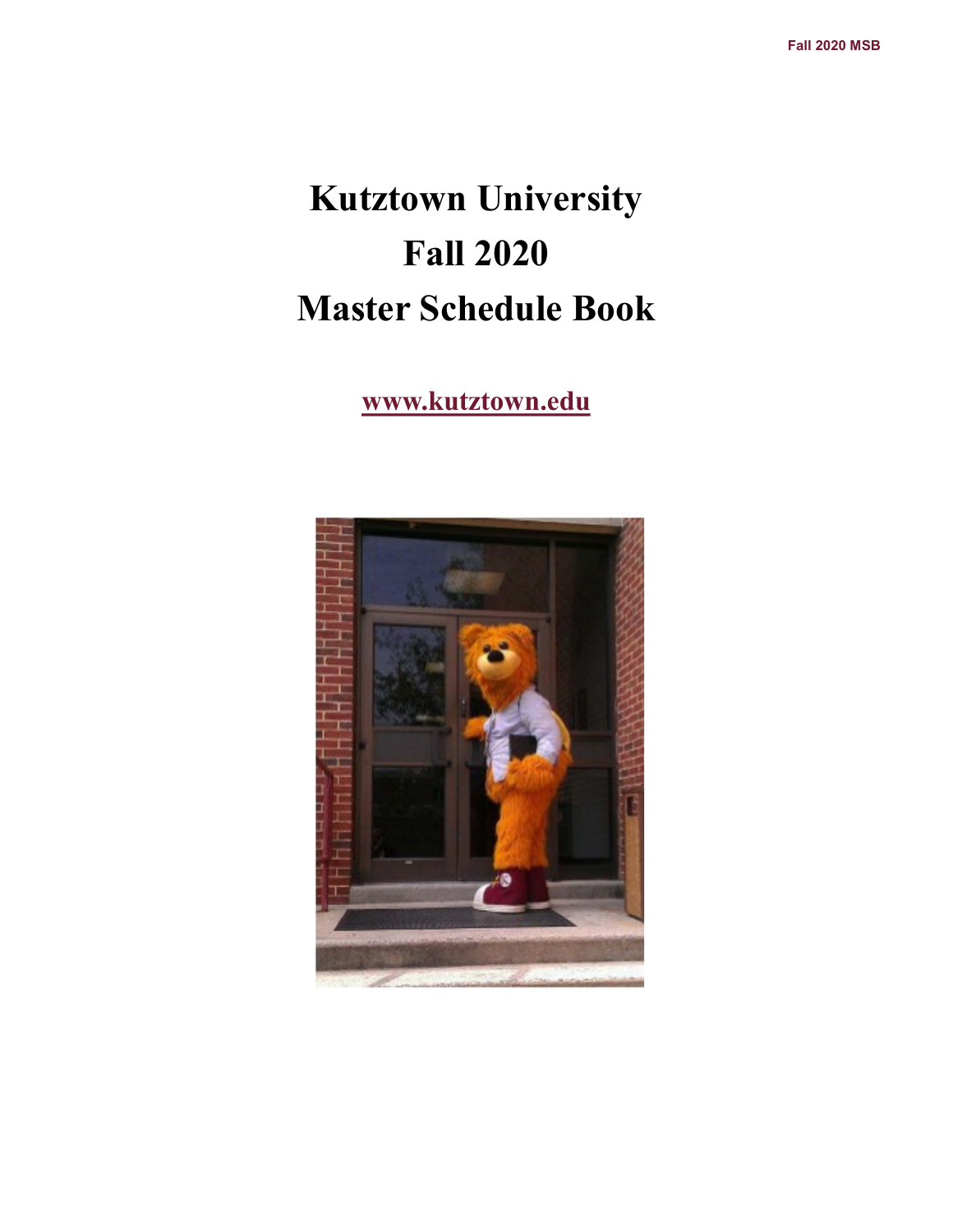| <b>Fall 2020 Calendar</b>                                                                                                                                            |                                                                                                                                                                       |  |  |  |  |
|----------------------------------------------------------------------------------------------------------------------------------------------------------------------|-----------------------------------------------------------------------------------------------------------------------------------------------------------------------|--|--|--|--|
| *This calendar is tentative. Please visit http://calendar.kutztown.edu for updates.                                                                                  |                                                                                                                                                                       |  |  |  |  |
| Fall semester classes begin at 8:00 AM for Undergrads and 7:00AM for Grads.<br>Monday, August 24th<br>Clinical Experience Orientation 8:30 AM-1:00 PM, location TBA. |                                                                                                                                                                       |  |  |  |  |
| Monday, August 24th - Monday, August 31st                                                                                                                            | Late Registration and Drop Period for All students.                                                                                                                   |  |  |  |  |
| Monday, August 24th - Tuesday, October 14th                                                                                                                          | First Half Communication Design.                                                                                                                                      |  |  |  |  |
| Tuesday, August 25th - Friday, October 16th                                                                                                                          | First Half Clinical Experience.                                                                                                                                       |  |  |  |  |
| Saturday, August 29th                                                                                                                                                | Saturday classes begin.                                                                                                                                               |  |  |  |  |
| Monday, September 7th                                                                                                                                                | Labor Day - University is closed                                                                                                                                      |  |  |  |  |
| Monday, August 31th                                                                                                                                                  | Last day to add/drop a course in MyKU.                                                                                                                                |  |  |  |  |
| Tuesday, September 1st - Friday, October 30th                                                                                                                        | "W" period. Students must come into the Registrar's Office to withdraw from a course.                                                                                 |  |  |  |  |
| Friday, October 9th                                                                                                                                                  | Last day for Undergraduate & Graduate students to apply for Fall 2020 graduation                                                                                      |  |  |  |  |
| Monday, October 5th                                                                                                                                                  | Mid Term.                                                                                                                                                             |  |  |  |  |
| Sunday, October 11th - Tuesday, October 13th                                                                                                                         | Fall Break - No classes are held. Administrative offices are open.                                                                                                    |  |  |  |  |
| Wednesday, October 15th - Saturday, December 12th                                                                                                                    | Second Half Communication Design.                                                                                                                                     |  |  |  |  |
| Monday, October 19th - Saturday, December 10th                                                                                                                       | Second Half Clinical Experience.                                                                                                                                      |  |  |  |  |
| Monday, October 19th                                                                                                                                                 | Incumbent Graduate registration begins for Spring 2021.                                                                                                               |  |  |  |  |
| Friday, October 30th                                                                                                                                                 | Last day for Undergraduate students to make up "Incompletes" from Spring 2020<br>Last day to drop a class and receive a "W" for Fall 2019 See policy for information. |  |  |  |  |
| Monday, November 2nd                                                                                                                                                 | Undergraduate Web Registration for Spring 2021 classes by appointment.                                                                                                |  |  |  |  |
| Monday, November 9th                                                                                                                                                 | Advisement/registration of new Graduates, Post-Baccalaureate Certs, Prof Credits students.                                                                            |  |  |  |  |
| Tuesday, November 25th                                                                                                                                               | Thanksgiving Recess begins at close classes                                                                                                                           |  |  |  |  |
| Monday, November, 30th                                                                                                                                               | Thanksgiving Recess ends at 8:00 AM for Undergrads and 7:00 AM for Grads                                                                                              |  |  |  |  |
| Thursday, December 14th                                                                                                                                              | Last day for Graduate students to make up "Incompletes" from Fall 2019.                                                                                               |  |  |  |  |
| Saturday, December 5th                                                                                                                                               | Last day of regular classes for ALL students.                                                                                                                         |  |  |  |  |
| Monday, December 7th - Saturday, December 12th                                                                                                                       | Final Examinations.                                                                                                                                                   |  |  |  |  |
| Saturday, December 12th                                                                                                                                              | Last day of the semester.<br>December Commencement.                                                                                                                   |  |  |  |  |
| Questions or concerns regarding the calendar should be directed to the Registrar, Ted Witryk, at regoffice@kutztown.edu.                                             |                                                                                                                                                                       |  |  |  |  |
| Registration questions/concerns, Registrar's Office 610-683-4485 or via email at regoffice@kutztown.edu.                                                             |                                                                                                                                                                       |  |  |  |  |
| Computer access questions/concerns, IT Help Center 610-683-1511 or via email at helpcenter@kutztown.edu.                                                             |                                                                                                                                                                       |  |  |  |  |

| $[ \textit{Course Schedule} \textit{.} \textit{.} \textit{.} \textit{.} \textit{.} \textit{.} \textit{.} \textit{.} \textit{.} \textit{.} \textit{.} \textit{.} \textit{.} \textit{.} \textit{.} \textit{.} \textit{.} \textit{.} \textit{.} \textit{.} \textit{.} \textit{.} \textit{.} \textit{.} \textit{.} \textit{.} \textit{.} \textit{.} \textit{.} \textit{.} \textit{.} \textit{.} \textit{.} \textit{.} \textit{.} \text$ |  |
|-------------------------------------------------------------------------------------------------------------------------------------------------------------------------------------------------------------------------------------------------------------------------------------------------------------------------------------------------------------------------------------------------------------------------------------|--|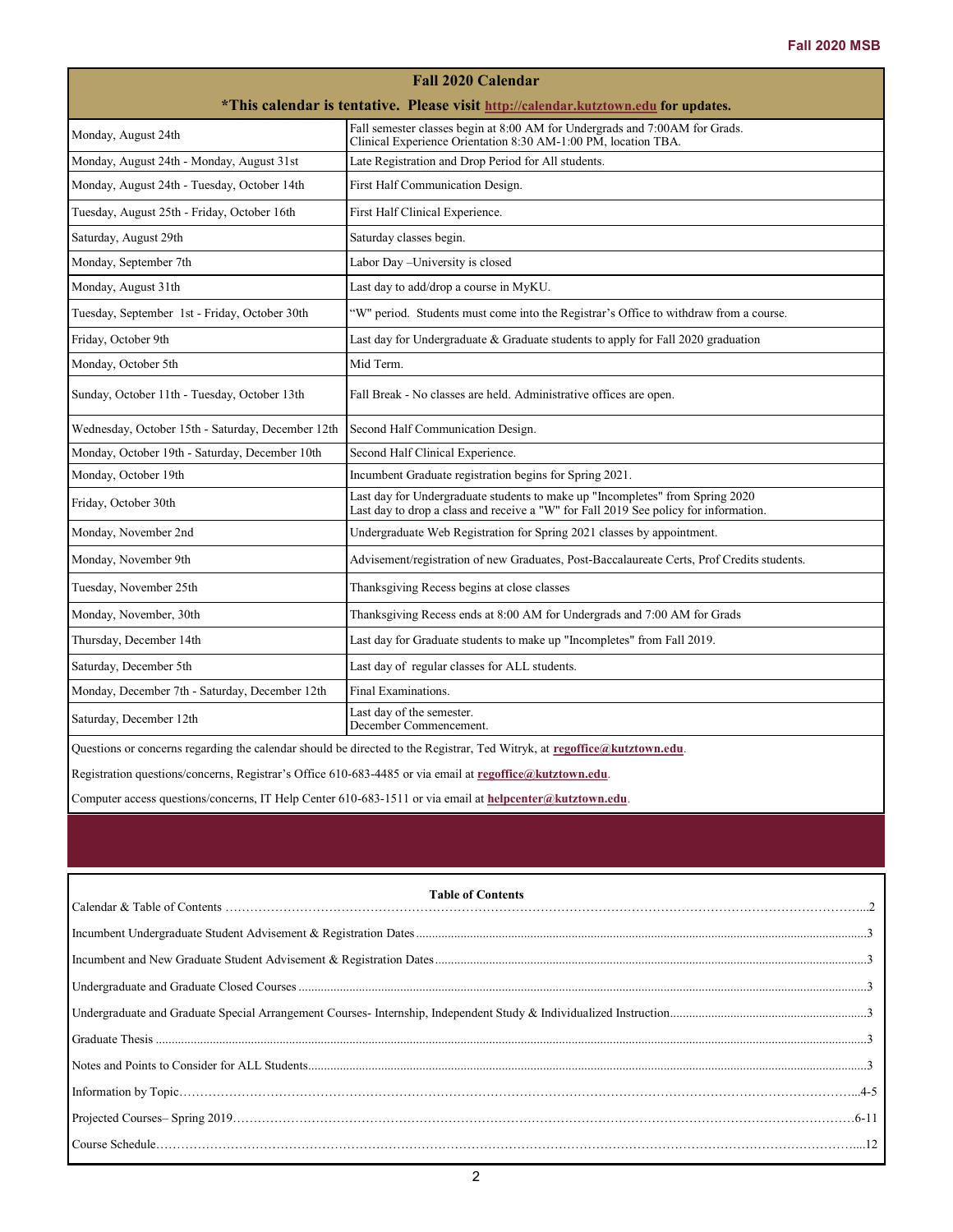#### **Incumbent Undergraduate Student Advisement & Registration Dates Spring 2021**

#### **Advisement Period …………………………………………………………………………………………..Monday, October 19th—Tuesday, November 17th Course Selection...........................................................................................................................................Monday, November 2nd—Tuesday, December, 1st**

Make an appointment to see your advisor (s) during the advisement period to determine the courses that you should schedule online. Any student who is unable to make an appointment with his/her Academic Advisor should see the Advisor's Department Chair.

#### **Advisement for Undergraduates with Multiple Programs, Secondary Ed Majors, and Major/Concentration Changes**

- **MULTIPLE PROGRAM STUDENTS** are students who have either declared two majors with the same degree designation (for example: DOUBLE MA-JORS - BA in History and a BA in Music) or declared two degree programs (for example: DUAL DEGREE – BA in Political Science and a BS in Criminal Justice). Students with multiple programs of study are required to have advisement sessions with the academic advisors from each major program of study. The academic advisor for the first declared major will be listed as the first advisor. The academic advisor for the additional major or degree will be listed as the second advisor. The first advisor may determine your registration type (see above). Both advisors may enter information on your Advisement Screen. The student will schedule courses during dates as listed online. **UNDERGRADUATE STUDENTS COMPLETING SIMULTANEOUS DEGREES NEED A MINIMUM OF 150 CREDITS.**
- **SECONDARY EDUCATION STUDENTS** are required to have advisement sessions with their academic advisor from the area of concentration (listed as the first advisor) and with their academic advisor from the Department of Secondary Education (listed as the second advisor). The first advisor may determine your Registration type. The student will schedule courses during dates as listed online.
- **STUDENTS WITH APPROVED CHANGES IN MAJOR OR CONCENTRATION** will consult with the newly assigned Academic Advisor for the course selection advisement as well as for various other academic concerns. The name of the new Academic Advisor is listed online.

#### **Incumbent and New Graduate Student Advisement & Registration Dates Spring 2021**

**Incumbent (Current) Graduate & Post-Baccalaureate Certification Registration …………………………………………………..Monday, October 19th Advisement/Registration of New Graduate, Post-Baccalaureate Cert, and Prof Credit Students ....................................................Monday, November 9th**

While not required, graduate students are strongly urged to consult with their advisors regarding their course selections, degree requirements, candidacy, graduation requirements, or any other matter relating to their program. Post-Baccalaureate Certification students are required to have their initial registration approved by their advisor for their first semester as a certification student. It is strongly recommended that consultation be made with their advisor for subsequent registrations.

### **Undergraduate and Graduate Closed Courses**

Course Permission Forms are available in the Registrar's Office for students seeking registration into a closed course. Students must obtain the signature/ approval of the instructor, and in the College of Business, these forms must also be signed by the chair of Business Administration. Once the appropriate signatures are received, students can bring the form(s) back to the Registrar's office to have the course(s) added to their schedules.

#### **Undergraduate and Graduate Special Arrangement Courses-Internship, Independent Study & Individualized Instruction**

- 1. Secure the appropriate form at the academic department for the course.<br>
2. Follow the directions on the form.<br>
3. Submit the completed form with signatures at your designated registrations
- Follow the directions on the form.
- Submit the completed form with signatures at your designated registration time.

#### **Graduate Thesis**

Forms with appropriate approvals must be submitted at the time the student registers for a given semester. See Calendar for deadline. The student's procedure to accomplish this is as follows:

- Secure the appropriate form from the department in which the course will be taught.
- 2. Secure the approval of the course instructor and Department Chair.<br>3. Deliver the form to the Dean's Office of the department in which the
- Deliver the form to the Dean's Office of the department in which the course resides to seek his/her approval.
- 4. The student should report back in 3 business days to determine if the Dean or his/her designee has approved or denied the request. If the request is denied, the student, as well as the Chair and Instructor, will be informed.
- 5. If the request is approved, the student will collect the form and deliver it to the Dean of Graduate Studies to seek approval. The student should report back to this office in 3 business days to determine if the course request has been approved.
- 6. If approved, the student shall submit the form with all appropriate signatures to the Registrar's Office. If the request is denied, the Dean of Graduate Studies will so inform the student, College Dean, Department Chair, and Instructor.

#### **Notes and Points to Consider for All Students**

- Resolve all negative service indicators that restrict registration before you register.
- Check the schedule for courses you intend to take. Consult your advisor if they are not offered.
- Select courses that do not conflict or meet at a location other than the place desired.
- Select your desired science laboratory, the corresponding lecture section will automatically be added to your schedule.
- Select the correct sequence of courses by observing course prerequisites.
- Select courses that complete requirements within your particular curriculum.
- Obtain permission to schedule 18+ Undergraduate credits. Additional credits require permission from your Dept Chair and will result in an additional charge.
- Obtain the permission of the instructor to enroll in 400 level courses which are generally limited to junior, senior, and graduate students.
- Plan your program carefully with the full participation of your Advisor. You are responsible for your schedule.
- Drop or withdraw course(s) within the set time limits to avoid punitive grades and limit the effects on your bill and/or financial aid.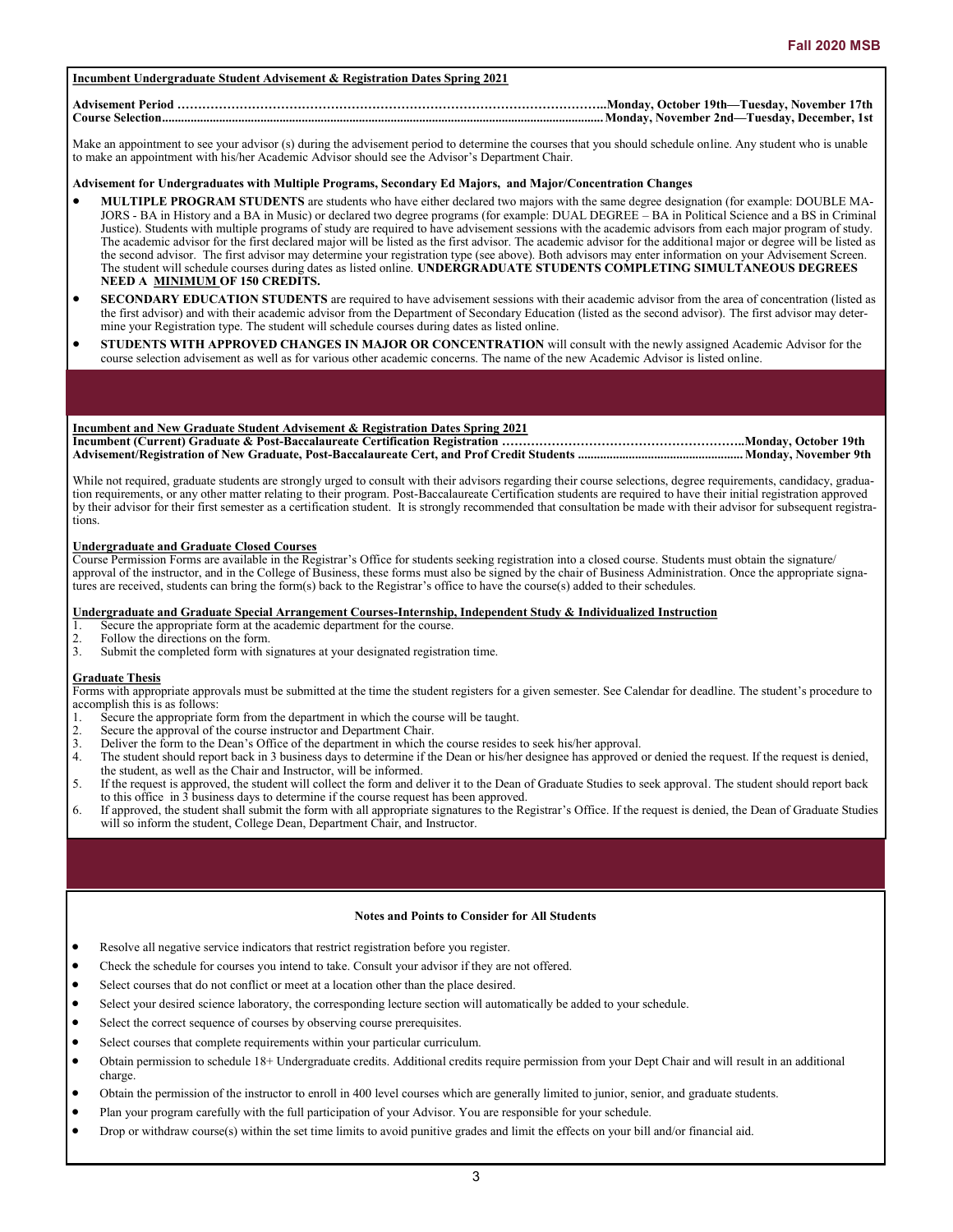<span id="page-3-0"></span>

| <b>Information by Topic</b>                                                              |                                                                                                                                                                                                                                                                                                                                                                                                                                                                                                                                                                                                                                                                                                                                                                                                                                                                                                                                                                                                                                                                                                                                                                                                                                                                                                                                                                                                                                                       |                                                                                                                                                                                    |    |                                                                                                                                                                                                                                                     |           |                      |    |                     |
|------------------------------------------------------------------------------------------|-------------------------------------------------------------------------------------------------------------------------------------------------------------------------------------------------------------------------------------------------------------------------------------------------------------------------------------------------------------------------------------------------------------------------------------------------------------------------------------------------------------------------------------------------------------------------------------------------------------------------------------------------------------------------------------------------------------------------------------------------------------------------------------------------------------------------------------------------------------------------------------------------------------------------------------------------------------------------------------------------------------------------------------------------------------------------------------------------------------------------------------------------------------------------------------------------------------------------------------------------------------------------------------------------------------------------------------------------------------------------------------------------------------------------------------------------------|------------------------------------------------------------------------------------------------------------------------------------------------------------------------------------|----|-----------------------------------------------------------------------------------------------------------------------------------------------------------------------------------------------------------------------------------------------------|-----------|----------------------|----|---------------------|
| 400-level courses                                                                        | Courses at the 400-level are graduate courses open to undergraduate students in their junior or senior year who have a<br>cumulative grade point average of 2.90 or better. Undergraduates who have less than the required average must obtain<br>written permission from the instructor and submit it with their registration forms.                                                                                                                                                                                                                                                                                                                                                                                                                                                                                                                                                                                                                                                                                                                                                                                                                                                                                                                                                                                                                                                                                                                 |                                                                                                                                                                                    |    |                                                                                                                                                                                                                                                     |           |                      |    |                     |
| <b>Academic Probation</b>                                                                | Undergraduate students on Academic Probation during the current semester are allowed to register for no more than 15<br>credits for a subsequent semester without permission.                                                                                                                                                                                                                                                                                                                                                                                                                                                                                                                                                                                                                                                                                                                                                                                                                                                                                                                                                                                                                                                                                                                                                                                                                                                                         |                                                                                                                                                                                    |    |                                                                                                                                                                                                                                                     |           |                      |    |                     |
| <b>Academic Progress &amp; Eligibility</b>                                               |                                                                                                                                                                                                                                                                                                                                                                                                                                                                                                                                                                                                                                                                                                                                                                                                                                                                                                                                                                                                                                                                                                                                                                                                                                                                                                                                                                                                                                                       |                                                                                                                                                                                    |    | See Financial Aid's website: https://www.kutztown.edu/financialaid.                                                                                                                                                                                 |           |                      |    |                     |
| Academic Warning                                                                         |                                                                                                                                                                                                                                                                                                                                                                                                                                                                                                                                                                                                                                                                                                                                                                                                                                                                                                                                                                                                                                                                                                                                                                                                                                                                                                                                                                                                                                                       |                                                                                                                                                                                    |    | Undergraduates on Academic Warning should not select more than 15 credits without permission.                                                                                                                                                       |           |                      |    |                     |
| <b>Auditing a Course</b>                                                                 |                                                                                                                                                                                                                                                                                                                                                                                                                                                                                                                                                                                                                                                                                                                                                                                                                                                                                                                                                                                                                                                                                                                                                                                                                                                                                                                                                                                                                                                       | Please see Academic Policy Information in the Kutztown University Undergraduate Catalog, http://www.kutztown.edu/<br>catalog.                                                      |    |                                                                                                                                                                                                                                                     |           |                      |    |                     |
| <b>Building Codes</b>                                                                    | AF                                                                                                                                                                                                                                                                                                                                                                                                                                                                                                                                                                                                                                                                                                                                                                                                                                                                                                                                                                                                                                                                                                                                                                                                                                                                                                                                                                                                                                                    | Academic Forum                                                                                                                                                                     | GC | Graduate Center                                                                                                                                                                                                                                     | LY        | Lytle Hall           | SH | Sharadin Art Studio |
|                                                                                          | BH                                                                                                                                                                                                                                                                                                                                                                                                                                                                                                                                                                                                                                                                                                                                                                                                                                                                                                                                                                                                                                                                                                                                                                                                                                                                                                                                                                                                                                                    | Boehm Building                                                                                                                                                                     | GR | Grim-Knedler Sci Building                                                                                                                                                                                                                           | OM        | Old Main             |    |                     |
|                                                                                          | BK                                                                                                                                                                                                                                                                                                                                                                                                                                                                                                                                                                                                                                                                                                                                                                                                                                                                                                                                                                                                                                                                                                                                                                                                                                                                                                                                                                                                                                                    | <b>Beekey Building</b>                                                                                                                                                             | HO | Honor's Hall                                                                                                                                                                                                                                        | <b>RS</b> | Risley Hall          |    |                     |
|                                                                                          | DF                                                                                                                                                                                                                                                                                                                                                                                                                                                                                                                                                                                                                                                                                                                                                                                                                                                                                                                                                                                                                                                                                                                                                                                                                                                                                                                                                                                                                                                    | DeFrancesco Building                                                                                                                                                               | KY | Keystone Hall                                                                                                                                                                                                                                       | <b>RL</b> | Rohrbach Library     |    |                     |
|                                                                                          | FS                                                                                                                                                                                                                                                                                                                                                                                                                                                                                                                                                                                                                                                                                                                                                                                                                                                                                                                                                                                                                                                                                                                                                                                                                                                                                                                                                                                                                                                    | Freyberger Schoolhouse                                                                                                                                                             | LC | Rickenbach Learning Center                                                                                                                                                                                                                          | <b>SA</b> | Schaeffer Auditorium |    |                     |
|                                                                                          |                                                                                                                                                                                                                                                                                                                                                                                                                                                                                                                                                                                                                                                                                                                                                                                                                                                                                                                                                                                                                                                                                                                                                                                                                                                                                                                                                                                                                                                       |                                                                                                                                                                                    |    |                                                                                                                                                                                                                                                     |           |                      |    |                     |
| <b>Campus Store</b>                                                                      |                                                                                                                                                                                                                                                                                                                                                                                                                                                                                                                                                                                                                                                                                                                                                                                                                                                                                                                                                                                                                                                                                                                                                                                                                                                                                                                                                                                                                                                       |                                                                                                                                                                                    |    | Please see https://kubstore.com/ for information regarding KU Campus Store.                                                                                                                                                                         |           |                      |    |                     |
| <b>Degree Requirements for</b><br><b>Transfer Students</b>                               |                                                                                                                                                                                                                                                                                                                                                                                                                                                                                                                                                                                                                                                                                                                                                                                                                                                                                                                                                                                                                                                                                                                                                                                                                                                                                                                                                                                                                                                       | the Residency Policy also listed under this section.                                                                                                                               |    | Undergraduate students transferring from any institution of higher education must complete half of the minimum semester<br>hour degree requirements in their major and minor field at Kutztown at the upper level. For more details please refer to |           |                      |    |                     |
| <b>Disabilities</b>                                                                      | If you received disability support services in high school through an IEP or 504 plan or had accommodations while en-<br>rolled at another university, you may be able to receive similar support at KU. If you have a disability and have not need-<br>ed or received prior accommodations, but anticipate needing support in order to have equal access to programs, services,<br>or facilities, you may also request services through the Disability Services Office (DSO).<br>To ensure that accommodations are in place for the start of the semester, complete the steps below as soon as possible.<br>1. Download the Accommodations Request Form and Documentation Guidelines file at www.kutztown.edu/DSO/<br>accommodations.<br>2. Submit all documents to the DSO as soon as possible.                                                                                                                                                                                                                                                                                                                                                                                                                                                                                                                                                                                                                                                     |                                                                                                                                                                                    |    |                                                                                                                                                                                                                                                     |           |                      |    |                     |
|                                                                                          | Please contact the DSO at $610-683-4108$ or $DSO(a)$ kutztown.edu if you have any questions.                                                                                                                                                                                                                                                                                                                                                                                                                                                                                                                                                                                                                                                                                                                                                                                                                                                                                                                                                                                                                                                                                                                                                                                                                                                                                                                                                          |                                                                                                                                                                                    |    |                                                                                                                                                                                                                                                     |           |                      |    |                     |
| <b>Distance Education</b>                                                                | There are 3 types of distance education: Blended - courses meet 30-79% online; 80-99% online; 100% Online. Sections<br>800-809 represent Graduate distance education; 810-819 represent Undergraduate distance education.                                                                                                                                                                                                                                                                                                                                                                                                                                                                                                                                                                                                                                                                                                                                                                                                                                                                                                                                                                                                                                                                                                                                                                                                                             |                                                                                                                                                                                    |    |                                                                                                                                                                                                                                                     |           |                      |    |                     |
| <b>FERPA (Family Educational</b><br><b>Rights and Privacy Act of 1974</b><br>as amended) | This federal law provides that institutions may not disclose information about students nor permit inspection of their<br>records without their permission unless such action is covered by certain exceptions stipulated in the act. The full provi-<br>sions are available at https://www.kutztown.edu/about-ku/administrative-offices/registrar/federal-education-and-<br>privacy-act-(ferpa).htm                                                                                                                                                                                                                                                                                                                                                                                                                                                                                                                                                                                                                                                                                                                                                                                                                                                                                                                                                                                                                                                  |                                                                                                                                                                                    |    |                                                                                                                                                                                                                                                     |           |                      |    |                     |
| <b>Final Examinations</b>                                                                | Please see https://www.kutztown.edu/academics/academic-calendar/final-exam-schedule-fall.htm for a detailed<br>guide to Final Examinations. See policy below for conflicts.                                                                                                                                                                                                                                                                                                                                                                                                                                                                                                                                                                                                                                                                                                                                                                                                                                                                                                                                                                                                                                                                                                                                                                                                                                                                           |                                                                                                                                                                                    |    |                                                                                                                                                                                                                                                     |           |                      |    |                     |
| <b>Final Examinations Conflict</b><br><b>Policy – Undergraduate Students</b>             | The student has the option to take all examinations as scheduled during final examination week. If a student has a conflict<br>of two final examinations at the same time, or three or more in one day, the student should try to resolve the conflict<br>directly with the instructor(s) involved. In the event the conflict(s) cannot be resolved informally, the student may seek a<br>resolution in the following manner:<br>1. Complete the "Final Examination Conflict Form" located on the Registrar's website by the end of week ten of the<br>semester. If the student does not apply by this date, the conflict(s) may not be resolved to the student's satisfaction.<br>2. Present this form to the instructor with the highest numbered course to schedule an alternate time to take the final ex-<br>amination during final examination week. If conflicting final examinations are for the same numbered course, the course<br>with the largest enrollment will take precedence; that is, the smaller enrolled course final examination needs to be re-<br>scheduled.<br>3. If the necessary rescheduling cannot be resolved through the instructor(s) involved and both courses are in the same<br>college, the academic dean will make the rescheduling decision.<br>4. If the rescheduling cannot be resolved through the instructors and the courses are in different colleges, the Provost will<br>make the rescheduling decision. |                                                                                                                                                                                    |    |                                                                                                                                                                                                                                                     |           |                      |    |                     |
| <b>Grade Point Average/Quality</b><br>Point Average (GPA/QPA)                            | The GPA in a student's major program is based on all courses taken which the department allows to count toward the<br>major, regardless of whether the student uses the courses to fulfill major program requirements or as electives, concomi-<br>tant courses, or General Education. One way for Undergraduate students to raise their GPA is to repeat courses in which<br>they anticipate earning a higher grade. (Note: Repeats of passed courses do not count toward the academic progress<br>requirements for financial aid).                                                                                                                                                                                                                                                                                                                                                                                                                                                                                                                                                                                                                                                                                                                                                                                                                                                                                                                  |                                                                                                                                                                                    |    |                                                                                                                                                                                                                                                     |           |                      |    |                     |
| Grading                                                                                  |                                                                                                                                                                                                                                                                                                                                                                                                                                                                                                                                                                                                                                                                                                                                                                                                                                                                                                                                                                                                                                                                                                                                                                                                                                                                                                                                                                                                                                                       |                                                                                                                                                                                    |    | The following grade options are available: A (4.0), A- (3.67), B+ (3.33), B (3.0), B- (2.67), C+ (2.33), C (2.0), D(1.0), F<br>$(0.0)$ *Please note that there are no A+, C-, D+ or D– grading options.                                             |           |                      |    |                     |
| Graduation                                                                               | Apply through MyKU. To change a name, submit a copy of a marriage certificate, a divorce decree indicating a change of<br>name, or a court order to the Registrar's Office. Check calendar for deadline.                                                                                                                                                                                                                                                                                                                                                                                                                                                                                                                                                                                                                                                                                                                                                                                                                                                                                                                                                                                                                                                                                                                                                                                                                                              |                                                                                                                                                                                    |    |                                                                                                                                                                                                                                                     |           |                      |    |                     |
| The Health Center at Beck Hall                                                           |                                                                                                                                                                                                                                                                                                                                                                                                                                                                                                                                                                                                                                                                                                                                                                                                                                                                                                                                                                                                                                                                                                                                                                                                                                                                                                                                                                                                                                                       | Please see https://www.kutztown.edu/about-ku/administrative-offices/health-and-wellness-services/clinical-<br>services.htm for information regarding Health and Wellness Services. |    |                                                                                                                                                                                                                                                     |           |                      |    |                     |
| <b>Housing, Residence Life</b>                                                           | Please see https://www.kutztown.edu/housing for information regarding Housing and Residence Life.                                                                                                                                                                                                                                                                                                                                                                                                                                                                                                                                                                                                                                                                                                                                                                                                                                                                                                                                                                                                                                                                                                                                                                                                                                                                                                                                                     |                                                                                                                                                                                    |    |                                                                                                                                                                                                                                                     |           |                      |    |                     |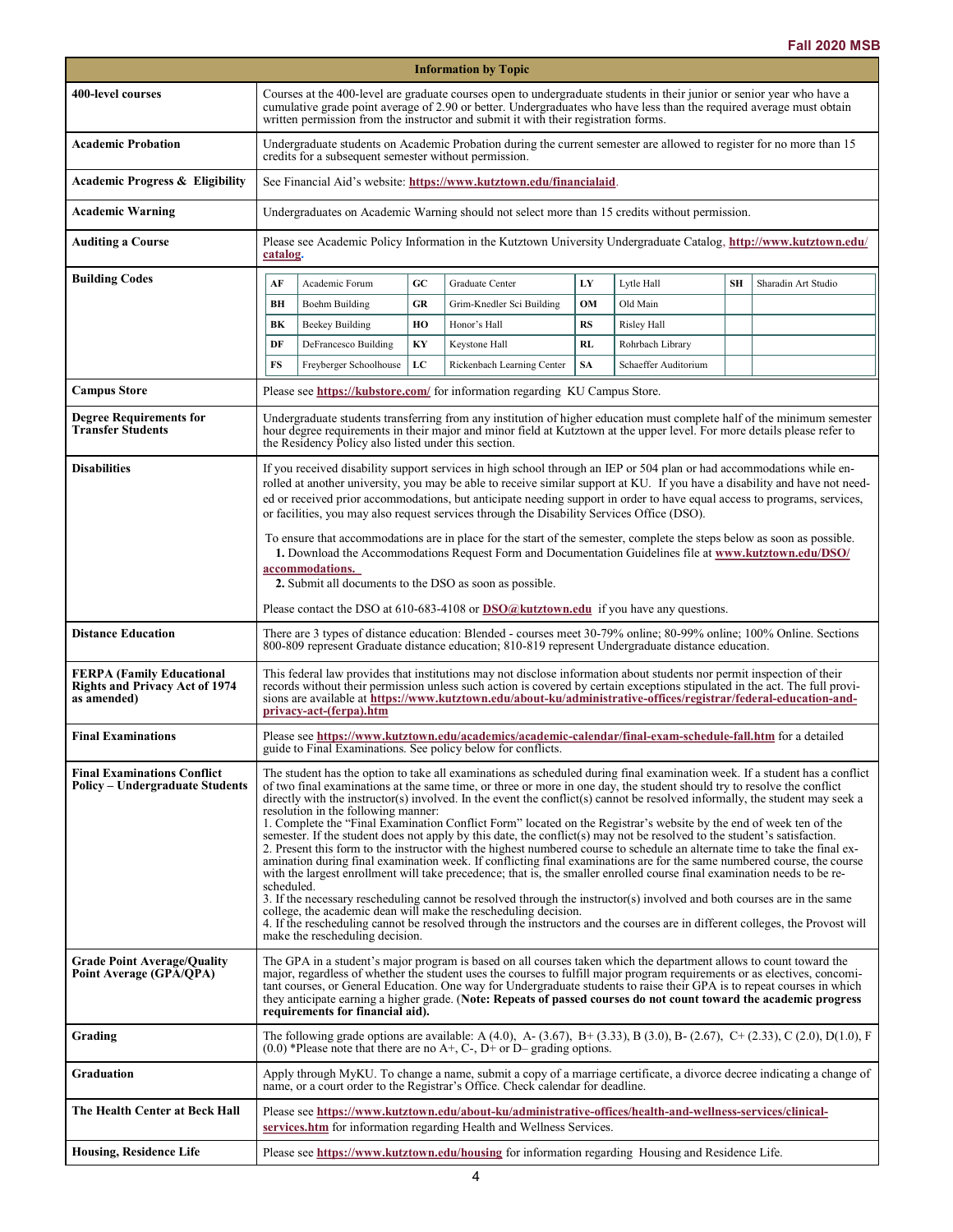<span id="page-4-0"></span>

| <b>Information by Topic</b>                                                |                                                                                                                                                                                                                                                                                                                                                                                                                                                                                                                                                                                                                                                                                                                                                                                                                                                                     |  |  |  |
|----------------------------------------------------------------------------|---------------------------------------------------------------------------------------------------------------------------------------------------------------------------------------------------------------------------------------------------------------------------------------------------------------------------------------------------------------------------------------------------------------------------------------------------------------------------------------------------------------------------------------------------------------------------------------------------------------------------------------------------------------------------------------------------------------------------------------------------------------------------------------------------------------------------------------------------------------------|--|--|--|
| <b>Leave of Absence- Under-</b><br>graduates                               | Please see Academic Policy Information in the Kutztown University Undergraduate or Graduate Catalog go to: http://<br>www.kutztown.edu/catalog. Forms are located in the Registrar's Office. See Online Calendar for deadline.                                                                                                                                                                                                                                                                                                                                                                                                                                                                                                                                                                                                                                      |  |  |  |
| Meal Plan & Dining Flex<br><b>Dollars Information</b>                      | Please see http://www.kutztown.edu/dining or information regarding KU Dining Services.                                                                                                                                                                                                                                                                                                                                                                                                                                                                                                                                                                                                                                                                                                                                                                              |  |  |  |
| <b>Meeting Days in MyKU</b>                                                | M-Monday T-Tuesday W-Wednesday H-Thursday F-Friday A-Saturday S-Sunday                                                                                                                                                                                                                                                                                                                                                                                                                                                                                                                                                                                                                                                                                                                                                                                              |  |  |  |
| <b>Permit to Study at Another</b><br><b>Institution</b><br>(Undergraduate) | Undergraduate students wishing to study at another college and transfer the credits earned to Kutztown must obtain permission,<br>in writing, prior to enrollment. This form is available at http://www.kutztown.edu/registrar.                                                                                                                                                                                                                                                                                                                                                                                                                                                                                                                                                                                                                                     |  |  |  |
| Repeating a course<br>(Undergraduate)                                      | Undergraduate students will be limited to a <i>maximum</i> total of six (6) repeats. A single course can be repeated a <i>maximum</i> of<br><i>three</i> $(3)$ times. Only the most recent grade will be calculated in the GPA and the total credits needed for graduation. The course<br><i>must</i> be repeated at Kutztown. Students must obtain permission from the Dean of the student's major to take a course beyond the<br>maximum number of repeats for an individual course OR the overall maximum repeats.                                                                                                                                                                                                                                                                                                                                               |  |  |  |
| <b>Residency Policy</b>                                                    | All first baccalaureate degree students must take at least 30 of the last 60 credits and at least 50% of their major credits at<br>Kutztown University.                                                                                                                                                                                                                                                                                                                                                                                                                                                                                                                                                                                                                                                                                                             |  |  |  |
| <b>Section Codes</b>                                                       | The first digit of the section indicates when or where a course is held:<br>$0/1 =$ Day, $2 =$ Monday Evening, $3 =$ Tuesday Evening, $4 =$ Wednesday Evening, $5 =$ Thursday Evening,<br>6 Two Evenings, a Saturday, or an Evening and a Saturday, 8 = Distance Education or Off Campus,<br>9 Special Arrangement (Individualized Instruction, Independent Study, Thesis, & Internship)                                                                                                                                                                                                                                                                                                                                                                                                                                                                            |  |  |  |
| <b>Student Right to Know and</b><br><b>Campus Security Act of</b><br>1990  | Information on campus crime statistics and a description of policies relating to campus security are available by contacting the<br>Director of Public Safety at 610-683-4002.                                                                                                                                                                                                                                                                                                                                                                                                                                                                                                                                                                                                                                                                                      |  |  |  |
| <b>Supplemental Instruction</b><br>(SI)                                    | Supplemental Instruction targets traditionally difficult courses. SI leaders attend class and hold 3 out-of-class sessions per week.<br>Students discover an appropriate application of study strategies as they review course content material. SI leaders are students<br>who have excelled in the particular course and have been trained to be SI leaders. The sessions are open to the students who are<br>enrolled in the SI course. For more information, please contact Academic Enrichment at 610-683-4726.                                                                                                                                                                                                                                                                                                                                                |  |  |  |
| "10 Year" Policy<br>(Undergraduates)                                       | The University welcomes the return of Undergraduate students who for various reasons did not complete their degrees. Such<br>students should be aware that courses taken in their major discipline ten years or more prior to the resumption of study might not<br>be counted toward graduation. Such courses may no longer be considered to be current or be required for the degree. The Regis-<br>trar in consultation with the chair of the department of the student's major determines the acceptability of these credits; however,<br>students may request the re-evaluation of the Registrar's decision by submitting a petition to the Undergraduate Exception Com-<br>mittee.                                                                                                                                                                             |  |  |  |
| <b>Transcript Requests</b>                                                 | Official transcript requests can now be made online through MyKU or via PDF on the Registrar's Office webpage: http://<br>www.kutztown.edu/registrar. Please allow 2-3 business days after receipt for processing.                                                                                                                                                                                                                                                                                                                                                                                                                                                                                                                                                                                                                                                  |  |  |  |
| Tuition, Fees, Billing, and<br><b>Refund Policy</b>                        | See Office of Student Accounts' website: https://www.kutztown.edu/costs-and-financial-aid/office-of-student-accounts.htm                                                                                                                                                                                                                                                                                                                                                                                                                                                                                                                                                                                                                                                                                                                                            |  |  |  |
| <b>Verification of Enrollment</b>                                          | Enrollment verifications can be obtained through MyKU account.                                                                                                                                                                                                                                                                                                                                                                                                                                                                                                                                                                                                                                                                                                                                                                                                      |  |  |  |
| <b>Veterans</b>                                                            | Veterans eligible for educational benefits under the G.I. Bill should contact the certifying official Kate (Catchmark) Peffley at<br>610-683-4505 or Peffley@kutztown.edu                                                                                                                                                                                                                                                                                                                                                                                                                                                                                                                                                                                                                                                                                           |  |  |  |
| Withdrawal from<br><b>Individual Courses</b>                               | Courses dropped during the drop/add period of the semester will not be recorded on the student's permanent transcript. Students<br>may withdraw from individual courses with a grade of "W" between the second and tenth week of the semester. After the tenth<br>week of the semester and through the last day of classes, a student who withdraws will receive a grade determined by the instruc-<br>tor. Failure to drop a class from which a student is registered but is not attending will result in a grade of "FN" for that course.                                                                                                                                                                                                                                                                                                                         |  |  |  |
| <b>Withdrawal from Institu-</b><br>tion Federal Aid Recipients             | See Financial Aid's website: https://www.kutztown.edu/financialaid.                                                                                                                                                                                                                                                                                                                                                                                                                                                                                                                                                                                                                                                                                                                                                                                                 |  |  |  |
| Withdrawal from the<br>University-<br><b>Undergraduates</b>                | Any student leaving the University prior to the end of any academic term must officially withdraw. The student should contact<br>the Registrar's Office to initiate the formal withdrawal process. The date the Registrar's Office receives the withdrawal form<br>with the student's original signature is the student's official date of withdrawal from the University. If the student com-<br>pletes the withdrawal process with the Registrar's Office two weeks prior to the start of finals, the student will receive "W"<br>grades for all courses. If the student completes the withdrawal process after that point, the student will receive a grade determined<br>by the instructor. Please note that failure to complete the withdrawal process may result in failing grades in all courses being<br>taken at the time of withdrawal.                   |  |  |  |
| Withdrawal from the<br><b>University– Graduates</b>                        | Graduate Students have six years from the first day of their first class to complete their studies and are not required to attend<br>every semester. If a student wishes to withdraw from all courses; whether just for that semester or permanently, the student will<br>need to complete and submit the withdrawal form. If the form is completed after the first week of the start of classes and before<br>the two week period before the start of finals, the student will receive "W" grades for all courses. If submitted after the two week<br>period before the start of finals and through the last day of classes, the student will receive a grade (s) which will be determined<br>by the instructor (s). The date the Registrar's Office receives notification in writing with the student's original signature is<br>the official date of withdrawal. |  |  |  |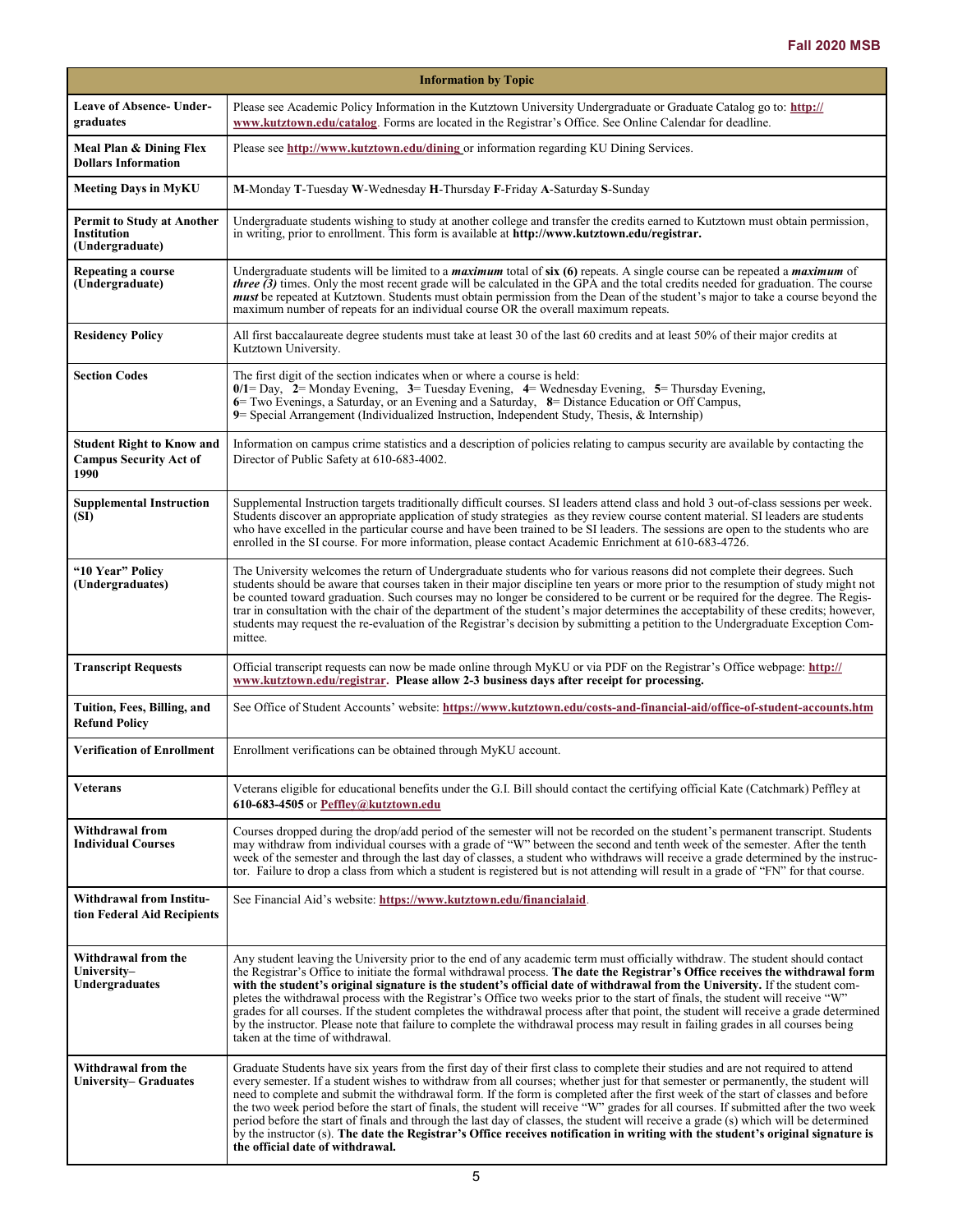| ACC            |                                             | <u>ARU</u>       |                                                        |
|----------------|---------------------------------------------|------------------|--------------------------------------------------------|
| ACC 121        | Financial Accounting                        | ARU 132CD        | Teaching Art in Alternative Settings                   |
| ACC 122        | Managerial Accounting                       | <b>ARU 210</b>   | Learning in the Visual in the Visual Arts: Childhood   |
| <b>ACC 305</b> | Cost Accounting                             | <b>ARU 236</b>   | The Arts & Pre-K Education                             |
| ACC 306        | <b>Advanced Cost Accounting</b>             | <b>ARU 301</b>   | Art Education Field Experience                         |
| ACC 312        | Accounting Information Systems              | ARU 310          | Learning in the Visual in the Visual Arts: Adolescence |
|                |                                             |                  |                                                        |
| ACC 317        | Tax Accounting I                            | ARU 330          | Studio Thinking                                        |
| ACC 318        | Tax Accounting II                           | ARU 331CD        | Designing for Disabilities                             |
| <b>ACC 321</b> | Intermediate Accounting I                   | <b>ARU 390</b>   | Clinical Experience and Practicum I                    |
| <b>ACC 322</b> | Intermediate Accounting II                  | <b>ARU 391</b>   | Clinical Experience and Practicum II                   |
| ACC 323        | <b>Advanced Accounting</b>                  | <b>ARU 399</b>   | <b>Student Exhibition</b>                              |
| <b>ACC 330</b> | Auditing Practice and Standards             | <b>ARU 401</b>   | Learning Vis Arts: Childhood                           |
|                |                                             | <b>ARU 430</b>   | Studio Thinking                                        |
| <u>ANT</u>     |                                             | ARU 475          | Art Ed Field Experience                                |
| ANT 10CD       | Cultural Anthropology                       | <b>ARU 490</b>   |                                                        |
| <b>ANT 20</b>  | Physical Anthropology                       |                  | Clinical Exp & Practicum I                             |
| ANT 030CD      | Introduction to Archaeology                 | ARU 491          | Clinical Exp & Practicum II                            |
| ANT 131        |                                             | <b>ARU 526</b>   | Diff Instruct Through Art                              |
|                | New World Archaeology                       | <b>ARU 536</b>   | Art Curriculum                                         |
| <b>ANT 165</b> | Muslim Middle East                          | <b>ARU 542</b>   | Weaving & Textiles                                     |
| <b>ANT 224</b> | Death & Dying                               | <b>ARU 543</b>   | Ceramics                                               |
| <b>ANT 227</b> | Work and Workplaces                         | <b>ARU 545</b>   | Wood Design                                            |
| <b>ANT 246</b> | Globalization & Development                 | ARU 546          | Jewelry & Metalcraft                                   |
| ANT 258QL      | Forensic Anthropology                       | ARU 595          | Grad Seminar in Art Ed                                 |
| ANT 212CDWI    | Shamans, Witches & Magic                    |                  |                                                        |
| <b>ANT 217</b> | ANT of Frauds                               | <b>AST</b>       |                                                        |
| <b>ANT 245</b> | Language & Identity                         | AST030QL         | Mission to the Planets Lecture/Lab                     |
|                |                                             |                  |                                                        |
| <b>ANT 273</b> | Primate Studies                             | AST42            | Stars, Galaxies & Black Holes                          |
| ANT 380CTWI    | Senior Seminar in Anthropology              | <b>AST142</b>    | Stellar & Galactic Astronomy Lecture/Lab               |
|                |                                             | AST370           | Research in Astronomy                                  |
| <u>APD</u>     |                                             |                  |                                                        |
| APD 141        | Visual Storytelling & Character Design      | <b>BIO</b>       |                                                        |
| APD 148        | Game Design & Prototyping                   | <b>BIO 10</b>    | Introduction to Biology Lecture/Lab                    |
| APD 171        | Introduction to 3D Modeling                 | <b>BIO 12</b>    | Intro to Biology; Human Biology Lecture/Lab            |
| APD 231        | Introduction to 2D Animation                | <b>BIO 104</b>   | Principles of Biology Lecture/Lab                      |
| <b>APD 240</b> | Intro to 3D Animation                       | <b>BIO 106</b>   | Introduction to Zoology Lecture/Lab                    |
| <b>APD 260</b> | Advanced Animation Tech II                  | <b>BIO 108</b>   | Introduction to Botany Lecture/Lab                     |
| APD 271        | 3D Prototyping                              | <b>BIO 111</b>   | Forensic Biology Lecture                               |
|                |                                             |                  |                                                        |
| APD 302        | Digital Futures                             | <b>BIO 122</b>   | Anatomy & Physiology II Lecture/Lab                    |
| APD 320        | Digital Team Process                        | <b>BIO 130</b>   | Environmental Issues: Global Perspective               |
| APD 370        | Senior Project I                            | <b>BIO 140</b>   | Biology & Society                                      |
| APD 380        | Senior Project II                           | <b>BIO 146</b>   | Basic Nutrition & Diet Therapy                         |
| APD 351-354    | Visual Storytelling Studio                  | BIO 216QL        | Genetics Lecture/Lab                                   |
| APD 351-355    | Modelling Studio                            | <b>BIO/222WI</b> | Environmental Biology Lecture/Lab                      |
|                |                                             | <b>BIO 226</b>   | Marine Biology Lecture/Lab                             |
| <u>ARC</u>     |                                             | <b>BIO 232</b>   | Plant Physiology Lecture/Lab                           |
| ARC 15VL       | Art, Design & Visual Culture                |                  |                                                        |
| ARC 200WIVL    | Visual Culture: Critical Theory             | <b>BIO 235</b>   | General Physiology Lecture/Lab                         |
| ARC 211VLCD    | Women in the Arts                           | <b>BIO 252</b>   | Cellular Physio/Metabolism                             |
| ARC 241CDVL    | Color: Perception, Properties, & Practices  | BIO 270CTWI      | Research Methods Lecture/Lab                           |
| <b>ARC 300</b> | Visual Culture: Critical Practice           | <b>BIO 308</b>   | Ornithology Lecture/Lab                                |
|                |                                             | <b>BIO 322</b>   | Pop & Community Lecture/Lab                            |
| <u>ARH</u>     |                                             | <b>BIO 336</b>   | Medical Microbiology Lecture/Lab                       |
| ARH 024VL      | Art History A                               | <b>BIO 342</b>   | Herpetology Lecture/Lab                                |
|                |                                             | <b>BIO 350</b>   | Cell Biology Lecture/Lab                               |
| ARH 025VL      | Art History B                               | <b>BIO 370</b>   | Research in Biology                                    |
| ARH 026VL      | Art History C                               |                  |                                                        |
| ARH 027        | His of Animation, Game Art & Interact Media | <b>BIO 380</b>   | Senior Seminar in Biology                              |
| ARH 124WICT    | Art History A                               | <b>BIO 390</b>   | Internship in Biology                                  |
| ARH 125WICT    | Art History B                               | <b>BIO 460</b>   | Cancer Biology                                         |
| ARH 126        | Art History C                               |                  |                                                        |
| <b>ARH 128</b> | Global Survey                               | <b>BUS</b>       |                                                        |
| ARH 309        | Art Since 1950                              | <b>BUS 131</b>   | <b>Business Law I</b>                                  |
|                |                                             | <b>BUS 220</b>   | Regression Analysis & Data Analytics                   |
| ARH 334VLWI    | American Art                                | <b>BUS 275</b>   | Business Data Management & Info Systems                |
| ARH 336        | Paragone: Rivalry in the Arts               | <b>BUS 310</b>   | <b>Advanced Business Computer Applications</b>         |
| <b>ARH 365</b> | Cut/Paste: History of Collage               | <b>BUS 330</b>   | <b>Employment Law</b>                                  |
| <b>ARH 385</b> | Select Topics in Art History                |                  |                                                        |
|                |                                             | CDE              |                                                        |
| ART            |                                             | CDE 010          | <b>Digital Foundations</b>                             |
| ART 010VL      | Experiencing Art                            | CDE 115          | Coding                                                 |
| ART 031VL      | Two-Dimensional Design                      | <b>CDE 140</b>   | Digital Translation                                    |
| ART 032VL      | Three-Dimensional Design                    |                  |                                                        |
| ART/FAR 182CP  | Introduction to Digital Media               | <b>CDE 151</b>   | <b>Illustration Techniques</b>                         |
| ART 331-332    | Animation Studio I & II                     | <b>CDE 220</b>   | Print Media Production                                 |
|                |                                             |                  |                                                        |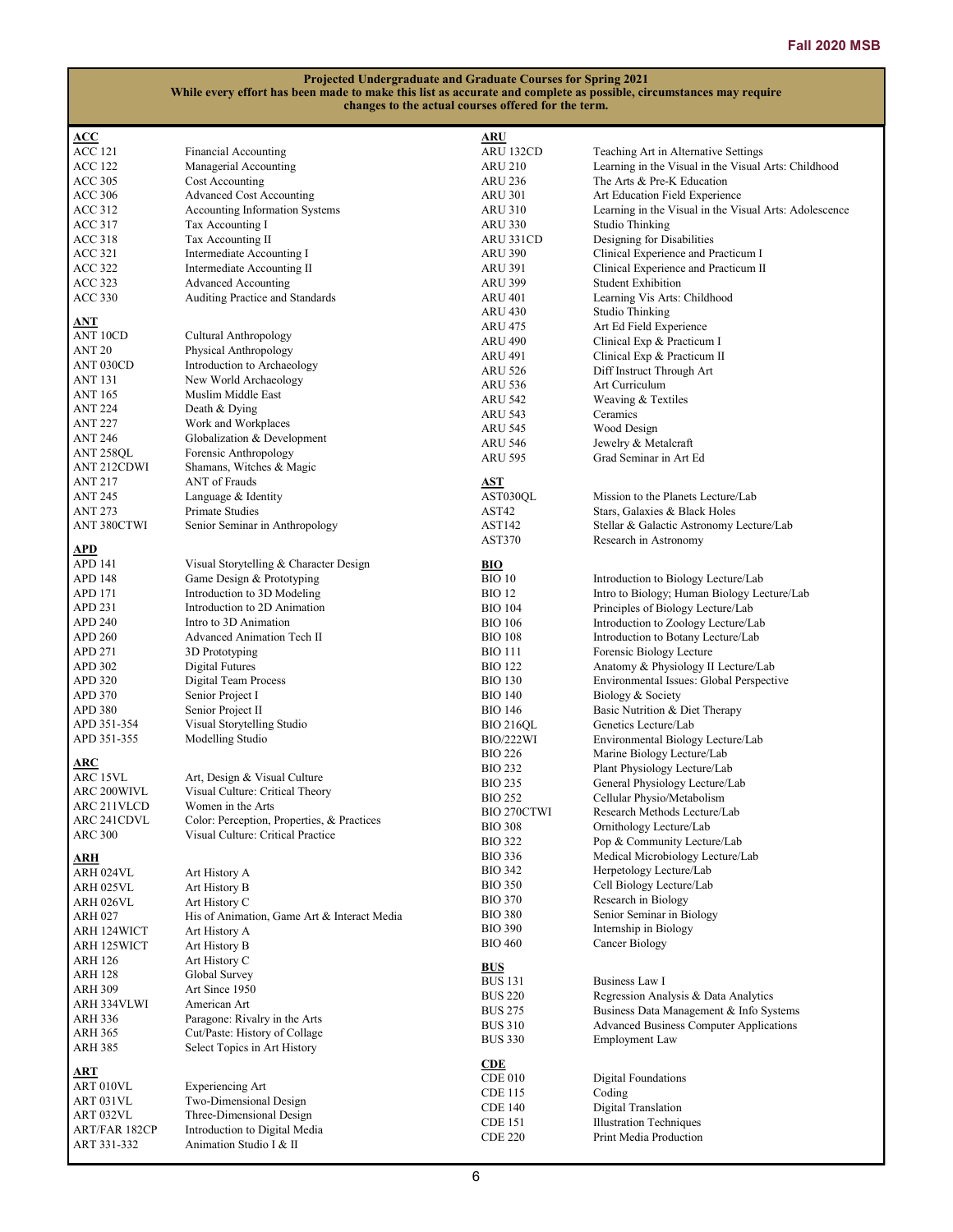| <b>CDE</b> Continued |                                                    | <u>CMP</u>         |                                                  |
|----------------------|----------------------------------------------------|--------------------|--------------------------------------------------|
| <b>CDE 231</b>       | Advanced Typography                                | <b>CMP 100</b>     | <b>Effective Composition</b>                     |
| <b>CDE 239</b>       | Graphic Design II                                  | <b>CMP 200</b>     | Research and Composition                         |
| CDE 242              | Advertising Design II                              | <b>CMP 201</b>     | Intro Res Writing HIS & SOC St                   |
| <b>CDE 253</b>       | Illustration II                                    |                    |                                                  |
|                      |                                                    | COM                |                                                  |
| <b>CDE 277</b>       | Interactive Design                                 | COM 10             | Fundamentals of Oral Communication               |
| <b>CDE 315</b>       | Emerging Media Campaigns                           | COM 105            | Bus. & Prof. Presentations                       |
| CDE 316CPVL          | <b>Adverting Pitch</b>                             |                    |                                                  |
| <b>CDE 335</b>       | Interdisciplinary Team Project                     | COM 216CDCM        | Oral Interpretation                              |
| CDE 359              | CDE Workshop: GR Card/Gift In                      | COM 130            | Interpersonal Communication                      |
| <b>CDE 367</b>       | CDE Workshop: Package Design                       | <b>COM 140</b>     | Intro to Communication Studies                   |
| <b>CDE 374</b>       | Portfolio Seminar                                  | COM 151            | Voice & Diction                                  |
| CDE 381              | Sr Des Sem: Corporate Publ                         | <b>COM 170</b>     | Introduction to Public Relations                 |
|                      |                                                    | <b>COM 201</b>     | Storytelling                                     |
| <b>CDE 382</b>       | Sr Des Sem: Identity System                        | COM 205CMCT        | Argumentation & Debate                           |
| CDE 383              | Sr Adv Sem: Non-Profit/Cor                         | COM 210 Persuasion |                                                  |
| <b>CDE 384</b>       | Sr Ad Sem: Consumr Prod Ad                         | COM 212WICT        | Introduction to Mass Communication               |
| <b>CDE 385</b>       | Sr Interact Sem: Advan Web                         |                    |                                                  |
| CDE 386              | Sr Des Sem: Adv Multimedia                         | COM 215            | Small Group Communication                        |
| <b>CDE 388</b>       | Workshop: Self Prom Illustra                       | COM 216CDCM        | Oral Interpretation                              |
| <b>CDE 394</b>       | Internship                                         | COM 225            | Advanced Solo Performance                        |
| <b>CDE 398</b>       | <b>CDE Professional Practices</b>                  | COM 227CTWI        | Rhetorical Theory & Criticism                    |
| <b>CDE 399</b>       | <b>Student Exhibition</b>                          | COM 240CTWI        | Survey of Communication Theory                   |
|                      |                                                    | COM 241            | Pr: Processes & Techniques                       |
| <b>CDE 516</b>       | Grad Communication Design Studio                   | COM 243            | Social games & Communication                     |
| <b>CDE 503</b>       | Grad Sem Unconventional Typo                       | COM 245CM          | New Media & Communication                        |
| <b>CDE 502</b>       | Professional Exploration                           |                    | Nonverbal Communication                          |
|                      |                                                    | <b>COM 248</b>     |                                                  |
| CDH                  |                                                    | COM 274            | Org Com                                          |
| <b>CDH</b> 151       | Historical Survey of Graphic Design B              | <b>COM 285</b>     | Gender Communication                             |
|                      |                                                    | COM 305            | Theories of Emerging Social Media                |
| <b>CFT</b>           |                                                    | COM 307CTVL        | Rhetoric of Visual Media                         |
| CFT 21VL             | Ceramics I for Non-Majors                          | COM 311            | Crisis Communication in PR                       |
| CFT 31VL             | Weaving for Non-Majors                             | COM 313            | Multicultural Communication                      |
| CFT 41VL             | Textiles & Materials Studies for Non-Majors        | COM 314            | Social Media Analytics                           |
| CFT 121VL            | Ceramics I                                         | COM 315            |                                                  |
| CFT 131VL            | Weaving I                                          |                    | International Communication                      |
| CFT 141VL            | Non-Loom Fabric Structures I                       | COM 319            | <b>Integrated Marketing</b>                      |
| CFT 171CP            | Computer Aided Modeling & Rendering                | COM 321            | Popular Culture                                  |
|                      |                                                    | <b>COM 336</b>     | On-Campus PR Workshop                            |
| <b>CFT 221</b>       | Ceramics II                                        | COM 340            | Comm. Research & Writing                         |
| <b>CFT 231</b>       | Weaving II                                         | COM 345            | Relational Communication                         |
| <b>CFT 241</b>       | Non-Loom Fabric Structures II                      | <b>COM 380</b>     | Senior Capstone Experience                       |
| <b>CFT 251</b>       | Wood Design II                                     | <b>COM 387</b>     | Family Communication                             |
| CFT 321CT            | Ceramics Studio I                                  |                    |                                                  |
| CFT 322-325          | Ceramics Studio II-V                               | $_{\rm COU}$       |                                                  |
| CFT 331CT            | Weaving Studio I                                   | <b>COU 508</b>     | Resrch Meth in Counseling                        |
| CFT 332-335          | Weaving Studio II-V                                | <b>COU 518</b>     | Prof Ori Ethic Men Hlth P                        |
| CFT 341CT            | Non-Loom Fabric Studio I                           | <b>COU 519</b>     | Intelturl Issues in Counseling                   |
|                      | Non-Loom Fabric Studio II-V                        |                    |                                                  |
| CFT 342-345          |                                                    | <b>COU 530</b>     | Fundamentals of Counseling                       |
| <u>СHI</u>           |                                                    | <b>COU 535</b>     | Career Counseling/Life Span                      |
|                      |                                                    | <b>COU 546</b>     | Group Processes Seminar                          |
| CHI 101              | Elementary Chinese I                               | <b>COU 548</b>     | Counseling Theories Sminar                       |
| CHI 102              | Elementary Chinese II                              | COU 562            | Intro to Prob of Addiction                       |
| CHI 103              | Intermediate Chinese III                           | <b>COU 580</b>     | Practicum in Counseling                          |
| CHI 104              | Intermediate Chinese IV                            | <b>COU 590</b>     | Supervised Counseling Experience                 |
|                      |                                                    | <b>COU 594</b>     | Field Experience Clin Counseling                 |
| CHM                  |                                                    |                    |                                                  |
| CHM 20               | Introduction to Chemistry Lecture/Lab              | <b>CRJ</b>         |                                                  |
| CHM/ENV 35           | Powering Our Future                                | CRJ10              | Introduction to Criminal Justice                 |
| <b>CHM 100</b>       | General Chemistry I Lecture/Lab                    | <b>CRJ</b> 101     | Introduction to Policing                         |
| <b>CHM 102</b>       | General Chemistry II Lecture/Lab                   | CRJ 121            | Intro to Law                                     |
| CHM 214VL            | Organic Chemistry I Lecture/Lab                    | <b>CRJ 170</b>     | Introduction to Security Management              |
| CHM 216WI            | Organic Chemistry II Lecture/Lab                   | CRJ 181            | Criminal Law                                     |
|                      |                                                    | CRJ 182            | Criminal Procedure                               |
|                      | CHM/ENV 220WIQL Environmental Analysis Lecture/Lab | CRJ 190            | Federal Law Enforcement                          |
| CHM 312              | Biochemistry II Lecture/Lab                        | CRJ 210            | Develop of the CRJ System                        |
| CHM 316              | Physical Chemistry II Lecture/Lab                  | CRJ 215            | Intro to Crime Mapping/Analysis                  |
| <b>CHM 326</b>       | Adv. Organic Chemistry-Mechanisms                  | CRJ 221CM          | Juvenile Justice System                          |
| CHM 332              | Biochemistry of Human Diseases & Disorders         | CRJ 250            | Criminology                                      |
| CHM 340              | Analytical Chemistry II Lecture/Lab                | CRJ 270            | Management of Offenders<br>Community Corrections |
| <b>CHM 370</b>       | Research in Chemistry I                            | CRJ 272<br>CRJ 274 | Policy, Punishment & Society                     |
| <b>CHM 371</b>       | Research in Chemistry II                           | <b>CRJ 280</b>     | Ethics in Criminal Justice                       |
| CHM 372              | Research in Chemistry III                          | CRJ 301            | Investigation/Intelligence                       |
|                      |                                                    | CRJ 321            | Contemporary Legal Issues                        |
| CHM 373              | Research in Chemistry IV                           | CRJ 362CPWI        | Research Methods in CRJ                          |
| <b>CHM 380</b>       | Senior Seminar in Chemistry                        | CRJ 380CTWL        | Senior Seminar in Criminal Justice               |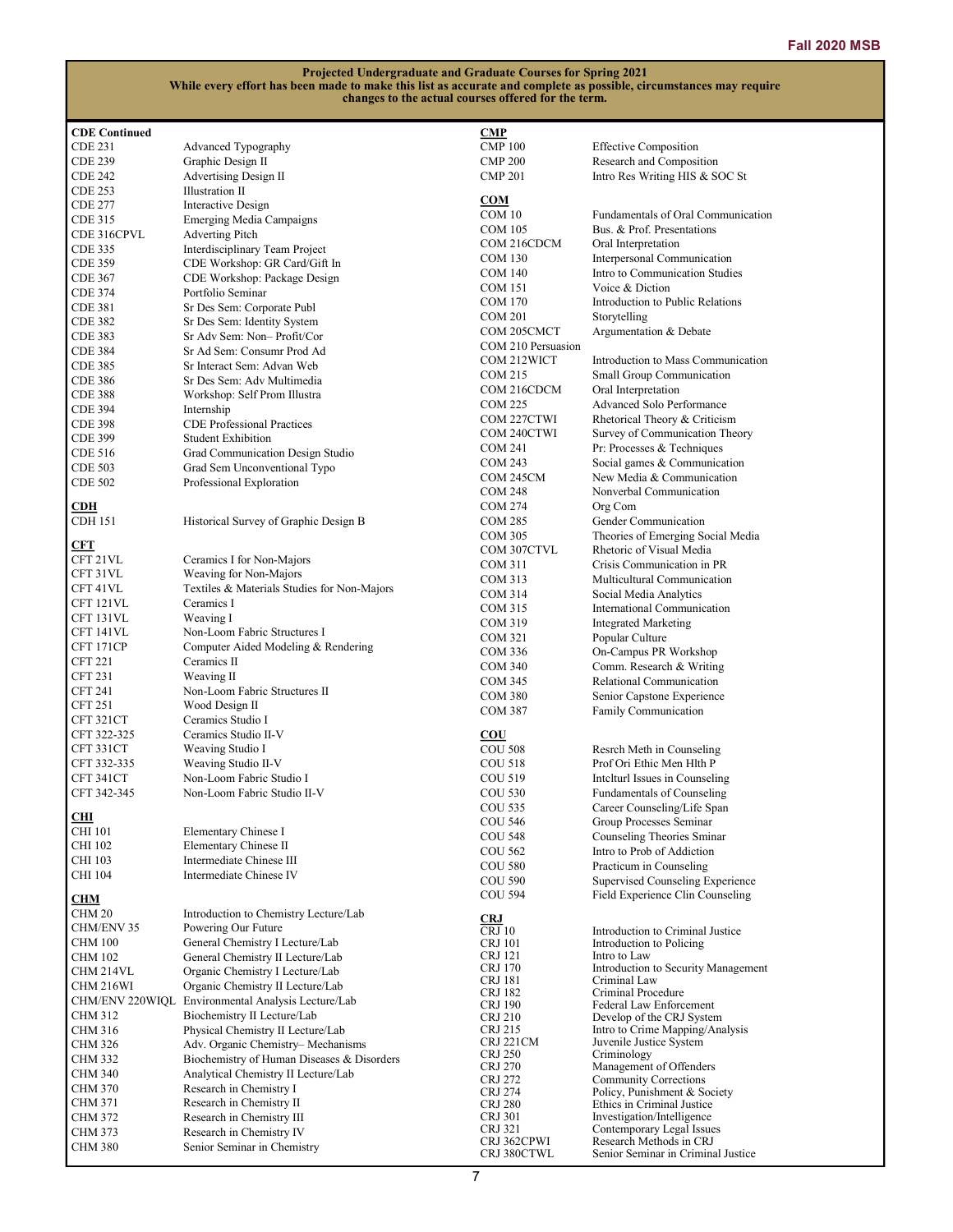| $\csc$            |                                                        | <b>EEU 209</b>        | Math Foundations for Pre-K-1                 |
|-------------------|--------------------------------------------------------|-----------------------|----------------------------------------------|
| <b>CSC 20CVPL</b> | Computer Graphics                                      | EEU 211CD             | Family Collaboration and Diversity           |
| CSC 101           | <b>Computer Applications</b>                           | <b>EEU 215</b>        | Intro to Early Childhood Education           |
| CSC 111           | <b>Computer Forensics</b>                              | EEU 220VL             | Children's Literature for Pre-K-4            |
| CSC 120CPVL       | Intro to Creative Graphical Coding                     |                       | Assess I: Obs. & Informal                    |
|                   |                                                        | <b>EEU 225</b>        |                                              |
| CSC 125CT         | Discrete Mathematics for CSC I                         | <b>EEU 300</b>        | Early Literacy Dev & Acquisition Pre-K-1     |
| CSC 135           | Computer Science I                                     | <b>EEU 301</b>        | Teaching Literacy in Grades 2-4              |
| CSC 136CP         | Computer Science II                                    | EEU 303WI             | Language Development in Early Childhood      |
| <b>CSC 150</b>    | Ethical, Legal & Professional Impacts of the Dig Age   | <b>EEU 304</b>        | Teaching Social Studies in Pre-K-4           |
| <b>CSC 223</b>    | Advanced Scientific Programming                        | <b>EEU 305</b>        | Teaching Science in Early Childhood          |
| CSC 225           | Discrete Math for Comp II                              | EEU 306WI             | Integrating Principles of Learning Pre-K-4   |
| CSC 237           | Data Structures                                        | <b>EEU 309</b>        | Teaching Math in Grades 2-4                  |
| <b>CSC 242</b>    |                                                        |                       |                                              |
|                   | Web Programming                                        | <b>EEU 325</b>        | Assessment II: Form, Sum, Diag, Bench        |
| <b>CSC 243</b>    | Java Programming                                       | EEU 390/391           | Clinical Experience I & II: Pre-K-4          |
| <b>CSC 252</b>    | UNIX: Administration & Scripting                       | <b>EEU 596</b>        | Clinical Exper I: Pre-K                      |
| <b>CSC 253</b>    | <b>Information Technology Systems</b>                  | <b>EEU 597</b>        | Clinical Exper II: Pre-K                     |
| <b>CSC 310</b>    | Procd Orient Program Language                          |                       |                                              |
| CSC 325           | Introduction Computer Science Theory                   | <b>EGR</b>            |                                              |
| CSC 342           | Web Technologies                                       | <b>EGR 230</b>        | Strength of Materials                        |
| CSC 351           | Digital Forensics                                      |                       |                                              |
|                   |                                                        | <b>ELU</b>            |                                              |
| CSC 354WI         | Introduction to Software Engineering                   | ELU <sub>212CD</sub>  | Diverse Learner/Mid-Level Learners           |
| CSC 355WI         | Software Engineering II                                | ELU 331               | Teaching Assess. Lit/Middle Level            |
| CSC 356           | Introduction Database Management Systems               | <b>ELU 353</b>        | Lang Dev. Reading Assessment & Interventions |
| CSC 411           | <b>Advanced Networks</b>                               | ELU 392/393           | Clinical Experience I & II: Mid-Level        |
| CSC 447           | Artificial Intelligence I                              |                       |                                              |
| CSC 543           | Multiprocessing & Concurrent Programming               | <b>ELU 571</b>        | App of Current Elem Educational Topics       |
| <b>CSC 552</b>    | Advanced UNIX Programming                              | <b>ELU 595</b>        | Spec Teach Mid Level Clin I                  |
|                   |                                                        | <b>ELU 596</b>        | Spec Teach Mid Level Clin II                 |
| CSC 541           | Advanced Information Security                          |                       |                                              |
| <b>CSC 458</b>    | Data Mining & Productive Analytics I                   | <b>ENG</b>            |                                              |
|                   |                                                        | ENG 10CT              | Introduction to Literature                   |
| CTM               |                                                        | <b>ENG 22</b>         | Introduction to College Composition          |
| CTM 10            | Introduction to Cinema, TV & Media                     | <b>ENG 23</b>         | College Composition                          |
| CTM <sub>50</sub> | <b>Audio Productions</b>                               | ENG 100WI             | Principles of Literary Analysis              |
| CTM 55            | Fundamentals of Video Production                       | ENG 101CDCT           | World Literature I                           |
| CTM 70WI          | Scriptwriting                                          |                       |                                              |
| CTM 130VLCT       | Media Theory and Aesthetics                            | ENG 105CDCT           | American Literature: Experiences             |
| CTM 160           | Cinematography                                         | ENG 106CDCT           | British Literature: Experiences              |
|                   |                                                        | ENG 119CT             | American Genre Film                          |
| <b>CTM 205</b>    | Narrative Video Production                             | ENG 219CT             | Culture & Media                              |
| <b>CTM 206</b>    | Masterpieces in Film History                           | ENG 230WICT           | <b>Advanced Composition</b>                  |
| CTM 211           | Post 9/11 Cinema                                       | ENG 379CTWI           | Literary Theory                              |
| <b>CTM 220</b>    | Media Law & Ethics Digital Age                         | <b>ENG 380</b>        | Senior Seminar in English                    |
| <b>CTM 271</b>    | Graphics For Television                                | <b>ENG 502</b>        |                                              |
| <b>CTM 350</b>    | Documentary                                            |                       | Intro to English Studies                     |
| CTM 365CP         | Post-Production                                        | <b>ENG 564</b>        | Cul Stu Sem Amer Modernism                   |
|                   |                                                        | <b>ENG 594</b>        | Victorian Poetry                             |
| <b>CTM 369</b>    | Field/Post Production Practicum                        |                       |                                              |
| <b>CTM 375</b>    | Live Event                                             | <b>ENU</b>            |                                              |
| <b>CTM 380</b>    | Senior Seminar Cinema, TV & Media Production           | <b>ENU 405WICT</b>    | <b>Teaching Writing</b>                      |
|                   |                                                        |                       |                                              |
| <b>EDD</b>        |                                                        | <b>ENV</b>            |                                              |
| <b>EDD 703</b>    | Lead & Implement Transform Cha                         | <b>ENV 35</b>         | Powering; Energy Climate Change & Society    |
| <b>EDD 712</b>    | Qualitative Research                                   | <b>ENV 100</b>        | Intro to Environmental Science Lecture/Lab   |
| EDD 721           | Educational Policy & Diversity                         | <b>ENV 210</b>        | Environmental Geology Lecture/Lab            |
| EDD 751           | Research Methods in Educational Settings               | ENV 220WIQL           | Environmental Analysis Lecture/Lab           |
| <b>EDD 795</b>    | Dissertation in Progress                               | ENV <sub>222</sub> WI | Environmental Biology Lecture/Lab            |
|                   |                                                        | <b>ENV 380</b>        | Senior Seminar in Environmental Science      |
| <b>EDU</b>        |                                                        |                       |                                              |
| EDU 100CT         | Perspectives on American Education                     | <u>FAR</u>            |                                              |
| EDU 101CTWI       | Teaching Pre-K-8: An Exploration & Investigation       | FAR 014               | Drawing for Non-Art Majors                   |
|                   |                                                        |                       |                                              |
| EDU 120CD         | Hip Hop & Multicultural Education                      | <b>FAR 015</b>        | Drawing I                                    |
| EDU 150CD         | Meeting the Instruct Needs of Eng Lang Learners        | <b>FAR 016</b>        | Drawing II                                   |
| <b>EDU 326</b>    | Introduction to Mid-Level Instruction                  | <b>FAR 61</b>         | Intro to Darkroom Photo for Non-Major        |
| <b>EDU 411</b>    | Methods for Teaching Foreign Lang to E Sec Lang Learn  | <b>FAR 62</b>         | Digital Photo for Non-Art Major              |
| <b>EDU 428</b>    | Cultural Awareness/Sensitivity                         | <b>FAR 111</b>        | Intro to Painting                            |
| <b>EDU 434</b>    | Inst Meths, Materials & Assess for ELL/ESL Populations | FAR 141               | Intro to Printmaking                         |
| <b>EDU 435</b>    | Eng Lang Acquisition & Aware for ELL/ESL Pop           | FAR 151               | Intro Life Drawing                           |
|                   |                                                        |                       |                                              |
| <b>EDU 500</b>    | Methods of Research                                    | <b>FAR 161</b>        | Intro Photography-Darkroom                   |
| <b>EDU 527</b>    | Foundations of Urban Education                         | <b>FAR 162</b>        | Intro to Photo: Digital                      |
| <b>EDU 541</b>    | Supervision of Instruction                             | <b>FAR 171</b>        | Intro to Sculpture                           |
|                   |                                                        | <b>FAR 182</b>        | Intro to Time Based & Experimental Media     |
| EEU               |                                                        | FAR 220-225           | Topics in Drawing I-VI                       |
| <b>EEU 202</b>    | Disposition/Advocacy                                   | FAR 337-339           | Themes Practice in Photo                     |
|                   |                                                        |                       |                                              |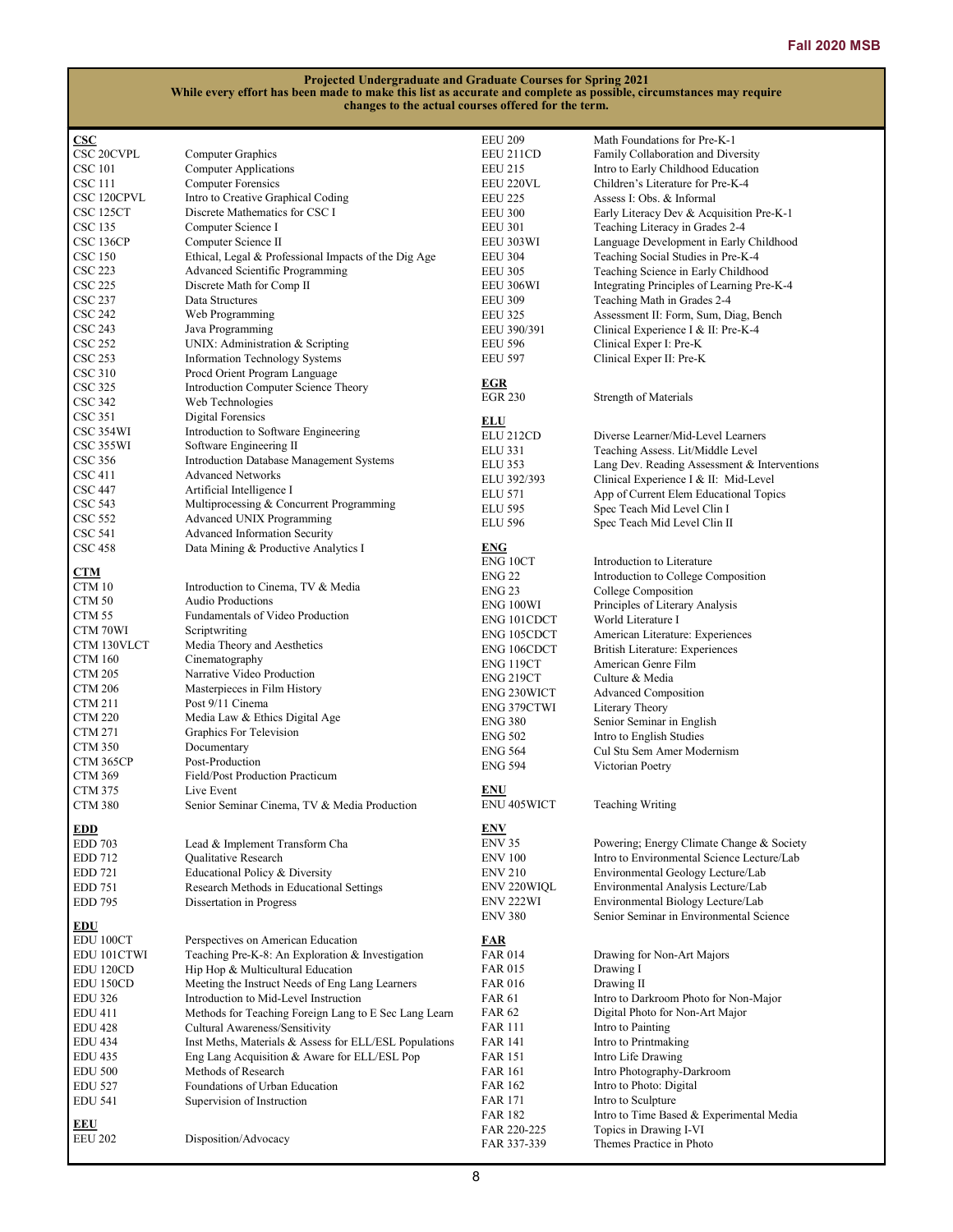| <b>FAR Continued</b>         |                                                      | <b>GER 103</b>            | Intermediate German III                                               |
|------------------------------|------------------------------------------------------|---------------------------|-----------------------------------------------------------------------|
| <b>FAR 385</b>               | Selected Topics in Studio Arts                       | <b>GER 104</b>            | Intermediate German IV                                                |
| <b>FAR 386</b>               | Digital Sculpture                                    | GER 211WI                 | GER Compos & Conver I                                                 |
| <b>FAR 398</b>               | The Business of Art                                  | GER 212CM                 | German Compos & Convers II                                            |
| <b>FAR 399</b>               | <b>Student Exhibition</b>                            | <b>GER 380</b>            | Senior Seminar in German                                              |
|                              |                                                      |                           |                                                                       |
| <b>FAS</b>                   |                                                      | HEA                       |                                                                       |
| FAS 300-305                  | Intro to Time Based & Experimental Media Studio I-VI | <b>HEA 102</b>            | Intro to Health/Wellness                                              |
| FAS 310-315                  | Painting Studio I-VI                                 | <b>HIS</b>                |                                                                       |
| FAS 320-326                  | Drawing Studio I-VI                                  | <b>HIS 14</b>             | History of Civilization (A)                                           |
| FAS 340-345                  | Printmaking Studio I-VI                              | <b>HIS 15</b>             | History of Civilization (B)                                           |
| FAS 350-354                  | Life Drawing Studio I-V                              | <b>HIS 25</b>             | U.S.: Formative Years and the Federal Republic                        |
| FAS 360-365                  | Photography I-VI                                     | <b>HIS 26</b>             | History U.S: Emergence of Modern America                              |
| FAS 370-375                  | Sculpture Studio I-VI                                | <b>HIS 120</b>            | History of Pennsylvania                                               |
| FAS 380-385                  | Lithography Studio I-VI                              | <b>HIS 169</b>            | Selected Topics: Rise of Hitler                                       |
| <u>FIN</u>                   |                                                      | <b>HIS 204</b>            | Women in African History                                              |
| <b>FIN 350QL</b>             | Financial Management                                 | <b>HIS 235</b>            | Europe of the World Wars                                              |
| <b>FIN 351</b>               | Persnal Financial Planning                           | <b>HIS 241</b>            | History of Women in American                                          |
| <b>FIN 354</b>               | Investments                                          | <b>HIS 244</b>            | Immigrant in American History                                         |
| <b>FIN 355</b>               | <b>Investment Portfolio Management</b>               | <b>HIS 257</b>            | Intro to Public History                                               |
| <b>FIN 360</b>               | Financial Markets and Institutions                   | <b>HIS 310</b>            | Constitutional History of the US                                      |
| <b>FIN 363</b>               | Intermediate Financial Management                    | <b>HIS 335</b>            | Civil War and Reconstruction                                          |
| <b>FIN 365</b>               | Multinational Financial Management                   | <b>HIS 378</b>            | Seminar Historical Method                                             |
| FIN 375WICT                  | Applied Investment Management                        | <b>HIS 380</b>            | Senior Seminar in History                                             |
| <b>FIN 385</b>               | <b>Insurance Planning</b>                            |                           |                                                                       |
| <b>FIN 386</b>               | Retirement & Estate Planning                         | HUM                       |                                                                       |
| <b>FIN 389</b>               | Financial Planning Capstone                          | HUM 211VLCD               | Women in the Arts                                                     |
| <b>FIN 530</b>               | Financial Management: Theory/Practice                | INT                       |                                                                       |
|                              |                                                      | <b>INT 10</b>             | Intro to International Studies                                        |
| <b>FRE</b><br><b>FRE 101</b> |                                                      | <b>INT 101</b>            | Intercultural Communication                                           |
| <b>FRE 102</b>               | Elementary French I<br>Elementary French II          |                           |                                                                       |
| <b>FRE 103</b>               | Intermediate French III                              | <b>LLT</b>                |                                                                       |
| <b>FRE 104</b>               | Intermediate French IV                               | LLT 320                   | Resources for Child/Adult                                             |
|                              |                                                      | LLT 321CPVL               | Tech 21 Century Educator                                              |
| GEG                          |                                                      | LLT 340                   | MGM of Info & Tech Centers                                            |
| GEG 10                       | Elements of Physical Geography                       | LLT 350                   | Curate Print Digital Collect                                          |
| GEG 20CD                     | Elements of Cultural Geography                       | LLT 360                   | Org Info, Metadata & Lib Tech                                         |
| <b>GEG 101</b>               | World Regional Geography                             | LLT 365                   | <b>Emerging Tech for Educators</b>                                    |
| GEG 140                      | Geography of Europe                                  | LLT 370                   | EDU Program of the Library                                            |
| <b>GEG 112</b>               | Geography of Pennsylvania                            | LLT 385<br>LLT 398        | Digital Portfolios<br>Clinical Exp/Practicum I                        |
| <b>GEG 220</b>               | Economic Geography                                   | LLT 399                   | Clinical Exp/Practicum II                                             |
| <b>GEG 225</b>               | Spaces of Globalization                              | LLT 520                   | Resources Young Child Adult                                           |
| <b>GEG 274</b>               | Introduction to GIS                                  | LLT 521                   | Tech for the 21 Century Educator                                      |
| <b>GEG 304</b>               | Weather Analysis                                     | LLT 535                   | Distance Ed/K-12 Educator                                             |
| GEG 310WI                    | Urban Geography                                      | <b>LLT 540</b>            | MGM of Info & Tech Centers                                            |
| <b>GEG 330</b>               | Cartography                                          | LLT 550                   | Curate Print Digital Collect                                          |
| <b>GEG 333</b>               | <b>Advanced GIS</b>                                  | LLT 555                   | Build Online/Class Instruction                                        |
| GEG 343                      | Land Use Planning                                    | LLT 560                   | Org Info, Metadata & Lib Tech                                         |
| <b>GEG 347</b>               | Remote Sensing of the Environ Lecture/Lab            | LLT 565                   | <b>Emerging Tech for Educators</b>                                    |
| GEG 380CTWI                  | Senior Seminar in Geography                          | LLT 575                   | Methods of Research                                                   |
| <b>GEL</b>                   |                                                      | LLT 585                   | <b>Digital Portfolios</b>                                             |
| GEL 1                        | Dinosaurs                                            | LLT 598                   | Clinical Exp/Practicum I                                              |
| <b>GEL 20</b>                | Introduction to Geology Lecture/Lab                  | LLT 599                   | Clinical Exp/Practicum II                                             |
| <b>GEL 100</b>               | Physical Geology Lecture/Lab                         |                           |                                                                       |
| <b>GEL 102</b>               | Elements of Historical Geology Lecture/Lab           | <b>MAR</b>                |                                                                       |
| GE/ENVL 210                  | Environmental Geology Lecture/Lab                    | <b>MAR 226</b>            | Marine Biology Lecture/Lab                                            |
| <b>GEL 230WI</b>             | Paleontology Lecture/Lab                             | <b>MAR 364</b>            | Physical Oceanography Lecture                                         |
| <b>GEL 302</b>               | Economic Geology                                     | <b>MAR 380</b>            | Senior Seminar in Marine Science                                      |
| GEL 304CT                    | Structural Geology Lecture/Lab                       |                           |                                                                       |
| GEL 316VL                    | Petrology & Geochemistry Lecture/Lab                 | <b>MGM</b>                |                                                                       |
| GEL 362QL                    | Hydrogeology                                         | <b>MGM 210</b>            | Principles of Management                                              |
| GEL 366                      | Marine Geology Lecture/Lab                           | <b>MGM 318</b>            | Women in Management                                                   |
| <b>GEL 368</b>               | Research in Geology I                                | MGM 335CM                 | Human Resource Management                                             |
| <b>GEL 369</b>               | Research in Geology II                               | <b>MGM 350</b><br>MGM 351 | Organizational Behavior in Management<br><b>Operations Management</b> |
| GEL 380WI                    | Senior Seminar in Geology                            | MGM 352CD                 | <b>International Management</b>                                       |
|                              |                                                      | <b>MGM 360</b>            | Business and Social Environment                                       |
| <b>GER</b><br><b>GER 101</b> | Elementary German I                                  | MGM/MKT 361               | Principles of Business Logistics                                      |
| <b>GER 102</b>               | Elementary German II                                 | <b>MGM 362</b>            | Supply Chain Planning and Management                                  |
|                              |                                                      |                           |                                                                       |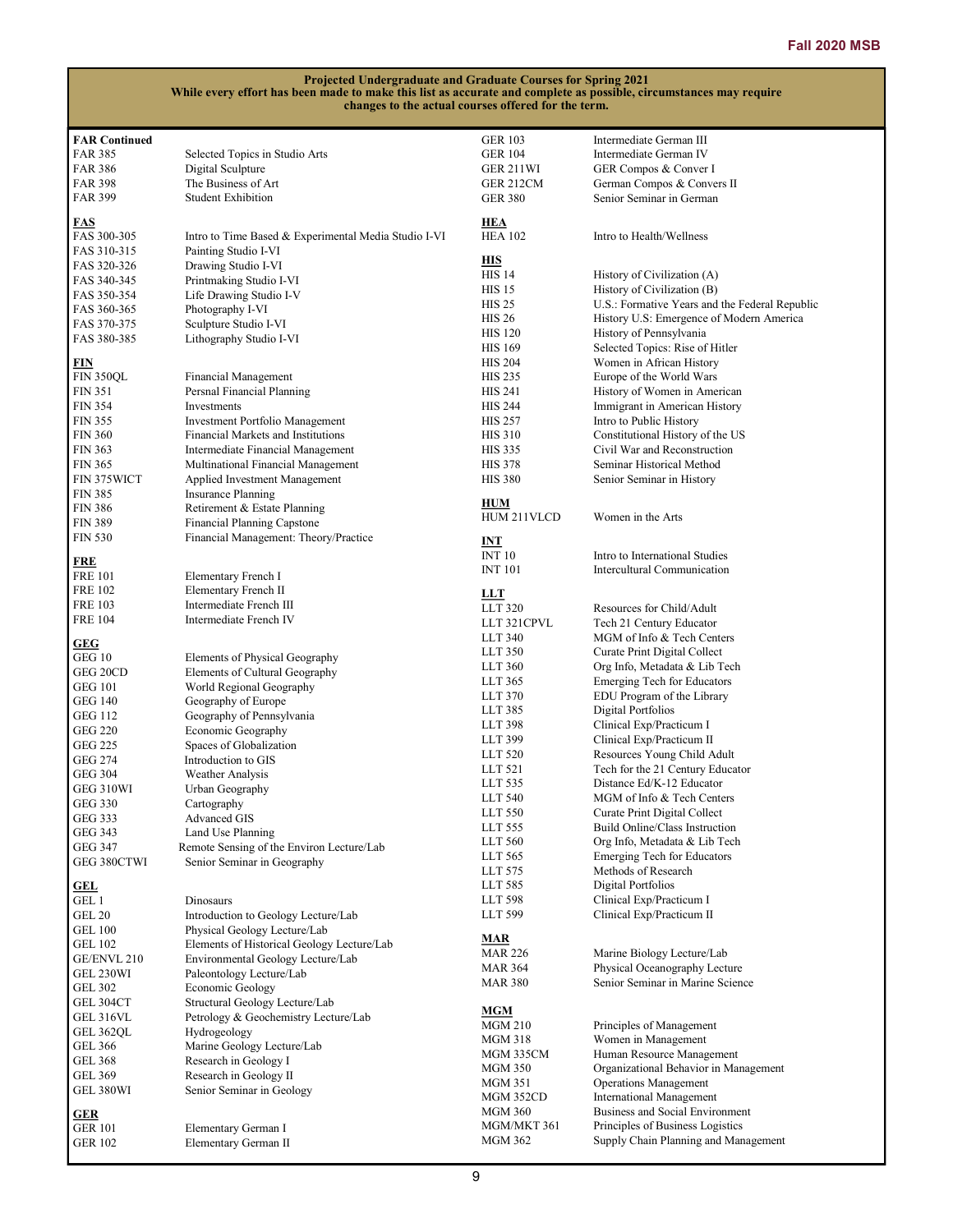| <b>MGM Continued</b>                         |                                               | <b>PSY 125</b>          | Life Span Development                           |
|----------------------------------------------|-----------------------------------------------|-------------------------|-------------------------------------------------|
| <b>MGM 363</b>                               | <b>Transportation Management</b>              | PSY 200QL               | Statistics for Social & Behavior Science        |
| MGM 399CTWI                                  | Business Strategy and Policy                  | <b>PSY 202</b>          | Psychology of Personality                       |
|                                              |                                               |                         |                                                 |
| MGM 545                                      | Ethics in the Workplace & Society             | PSY 205CD               | Psychology of the Black Experience              |
| <b>MGM 561</b>                               | Logistics & Supply Chain Management           | PSY 215CD               | Psychology of Prejudice                         |
|                                              |                                               | <b>PSY 220</b>          | Industrial/Organizational Psychology            |
| <b>MKT</b>                                   |                                               | <b>PSY 240</b>          | Social Psychology                               |
| <b>MKT 210</b>                               | Principles of Marketing                       | <b>PSY 250</b>          | Abnormal Psychology                             |
| MKT 312WI                                    | Consumer Behavior                             |                         |                                                 |
| <b>MKT 315</b>                               | Marketing Ethics in Society                   | PSY 270CTWI             | <b>Experimental Psychology</b>                  |
|                                              |                                               | PSY 310CTQL             | Principles of Measurement                       |
| <b>MKT 320</b>                               | Marketing Management                          | <b>PSY 311</b>          | Psych of Learning, Motivation, & Emotion        |
| MKT 330CM                                    | Personal Selling                              | <b>PSY 312</b>          | Sensation & Perception                          |
| <b>MKT 340</b>                               | Retail Management                             |                         | Physiological Psychology                        |
| <b>MKT 350</b>                               | <b>Advertising Management</b>                 | <b>PSY 325</b>          |                                                 |
|                                              | Media Concepts and Planning                   | <b>PSY 331</b>          | Health Psychology                               |
| <b>MKT 351</b>                               |                                               | <b>PSY 340</b>          | Cognitive Psychology                            |
| <b>MKT 360</b>                               | Marketing Research                            | <b>PSY 355</b>          | Organizational Dev. & Change                    |
| MKT/MGM 361                                  | Principles of Business Logistics              | <b>PSY 360</b>          | Introduction to Clinical Psychology             |
| MKT 370CD                                    | <b>International Marketing</b>                |                         |                                                 |
| <b>MKT 371</b>                               | Selected Topics in Marketing                  | <b>PSY 379</b>          | History & Systems of Psychology                 |
|                                              |                                               | PSY 380WI               | Senior Seminar in Psychology                    |
| <b>MKT 550</b>                               | Marketing Strategies & Planning               | <b>PSY 429</b>          | <b>Behavior Modification</b>                    |
|                                              |                                               | <b>PSY 432</b>          | Human Neuropsychology                           |
| <b>MLS</b>                                   |                                               |                         |                                                 |
| <b>MLS 434</b>                               | Instruct Methods, Materials, & Assess ELL/ESL | <b>PSY 525</b>          | Dev Psy of Childhood                            |
|                                              |                                               | <b>PSY 530</b>          | Life Span Development                           |
| $\underline{\mathbf{P}\mathbf{A}\mathbf{G}}$ |                                               | <b>PSY 545</b>          | Theories of Personality                         |
| <b>PAG 10</b>                                | Introduction to PA German Studies             | <b>PSY 546</b>          | Psychopathology                                 |
| <b>PAG 11</b>                                | Intro to PA German Language I                 | <b>PSY 565</b>          | Theories of Learning                            |
|                                              |                                               |                         |                                                 |
| <b>PAG 12</b>                                | Intro to PA German Language II                | <b>SEU</b>              |                                                 |
|                                              |                                               |                         |                                                 |
| PHY                                          |                                               | <b>SEU 312/313WICD</b>  | Principles of Learning and Lab                  |
| <b>PHY 20</b>                                | Introduction to Physics Lecture/Lab           | <b>SEU 342/343 WIVL</b> | Principles of Teaching and Lab                  |
| <b>PHY 42</b>                                | General Physics I Lecture/Lab                 | SEU 390/391             | Clinical Experience & Practicum I & II (SCI)    |
| PHY 102                                      | Physics II Lecture/Lab                        | SEU 390/391             | Clinical Experience & Practicum I & II (SS)     |
| PHY 214                                      | Modern Physics II                             |                         |                                                 |
|                                              |                                               | SEU 390/391             | Clinical Experience & Practicum I & II (ENG)    |
| <b>PHY 230</b>                               | Optics Lecture and Lab                        | SEU 390/391             | Clinical Experience & Practicum I & II (MAT)    |
| <b>PHY 290</b>                               | Intro to nanotechnology                       | SEU 390/391             | Clinical Experience & Practicum I & II (MLS)    |
| <b>PHY 312CT</b>                             | Classical Mechanics I                         | <b>SEU 535</b>          | Class Management Inclusive                      |
| <b>PHY 315WI</b>                             | Advanced Physics Lab                          |                         |                                                 |
|                                              |                                               | <b>SEU 540</b>          | Read, Wri, & Critical Think for Mid & HS Levels |
| <b>PHY 327</b>                               | Thermodynamics & Statistical Mechanics        | <b>SEU 544</b>          | Action Research Teacher Leader                  |
| <b>PHY 350</b>                               | Instrumentation in Physics                    | <b>SEU 567</b>          | Curriculum of the Secondary School              |
| <b>PHY 360</b>                               | Quantum Mechanics I                           |                         |                                                 |
|                                              |                                               | <b>SCM</b>              |                                                 |
| POL                                          |                                               | <b>SCM 260</b>          | Principles of Supply Chain Management           |
| <b>POL 10</b>                                | American Government                           | <b>SCM 365</b>          | Sustainability in Supply Chain                  |
| <b>POL 20</b>                                | <b>International Relations</b>                |                         |                                                 |
|                                              |                                               | <b>SCM 366</b>          | Enterprise Systems & Integrated Business        |
| <b>POL 30</b>                                | Introduction to Comparative Politics          |                         |                                                 |
| <b>POL 40</b>                                | Introduction to Political Theory              | <u>SOC</u>              |                                                 |
| <b>POL 101WI</b>                             | Social Research Design & Writing              | SOC 10CD                | Principles of Sociology                         |
| POL 133                                      | Politics of Cuba & the Caribbean              | SOC 122CD               | Intimate Relationships                          |
|                                              |                                               | SOC 128                 | Domestic Abuse                                  |
| <b>POL 140</b>                               | Law and Society                               | SOC 160                 | Sociological Imagination                        |
| POL 200QL                                    | Statistics for Social & Behavior Science      |                         |                                                 |
| POL 201CPQL                                  | <b>Empirical Political Analysis</b>           | SOC 165                 | Social Inequality                               |
| POL 225CT                                    | Planning & Decision Making                    | SOC 200QL               | Statistics for Social & Behavior Science        |
| <b>POL 322</b>                               | International Relations Theory                | SOC 207CDWI             | Families & Social Class                         |
|                                              |                                               | SOC 217                 | <b>LGBQT</b> Studies                            |
| POL 346                                      | Public Budgeting & Fiscal Management          |                         |                                                 |
| POL 347                                      | Human Resource Management                     | SOC 220CD               | Juvenile Delinquency                            |
| <b>POL 380</b>                               | Senior Seminar in Political Science           | SOC/ANT 227             | Work and Workplaces                             |
| POL 465                                      | Administrative Law                            | SOC 235 CDWI            | Sociology of Gender                             |
|                                              |                                               | <b>SOC 247 WI</b>       | Environmental Sociology                         |
| POL 518                                      | Budgeting & Decision Making                   |                         | Methods of Social Research                      |
| <b>POL 538</b>                               | Program & Policy Evaluation                   | SOC 350 CDWI            |                                                 |
| POL 581                                      | Professional Seminar                          | SOC 380 WI              | Senior Seminar in Sociology                     |
|                                              |                                               |                         |                                                 |
| <b>PRO</b>                                   |                                               | <u>sow</u>              |                                                 |
| PRO 100WI                                    | Intro to Business for Non-Business Majors     | SOW 705                 | Social Work Teacher-Scholar II                  |
|                                              |                                               | SOW 725                 | <b>Intervention Research</b>                    |
| <b>PRO 185CT</b>                             | <b>Fundamentals of Personal Finance</b>       |                         |                                                 |
| <b>PRO 210</b>                               | Intro to Entrepreneurship                     | <u>SMS</u>              |                                                 |
| PRO 232WI                                    | Practical Leadership                          | <b>SMS 101</b>          |                                                 |
|                                              |                                               |                         | Intro to Social Media Theory & Strategy         |
| PSY                                          |                                               | <b>SMS 224</b>          | Social Media Ethics                             |
| <b>PSY 11</b>                                | General Psychology                            | <b>SMS 322</b>          | User Experience & design                        |
| <b>PSY 110</b>                               |                                               | <b>SMS 380</b>          | Senior Capstone                                 |
|                                              | Child Psychology                              |                         |                                                 |
| <b>PSY 120</b>                               | Adolescent Psychology                         |                         |                                                 |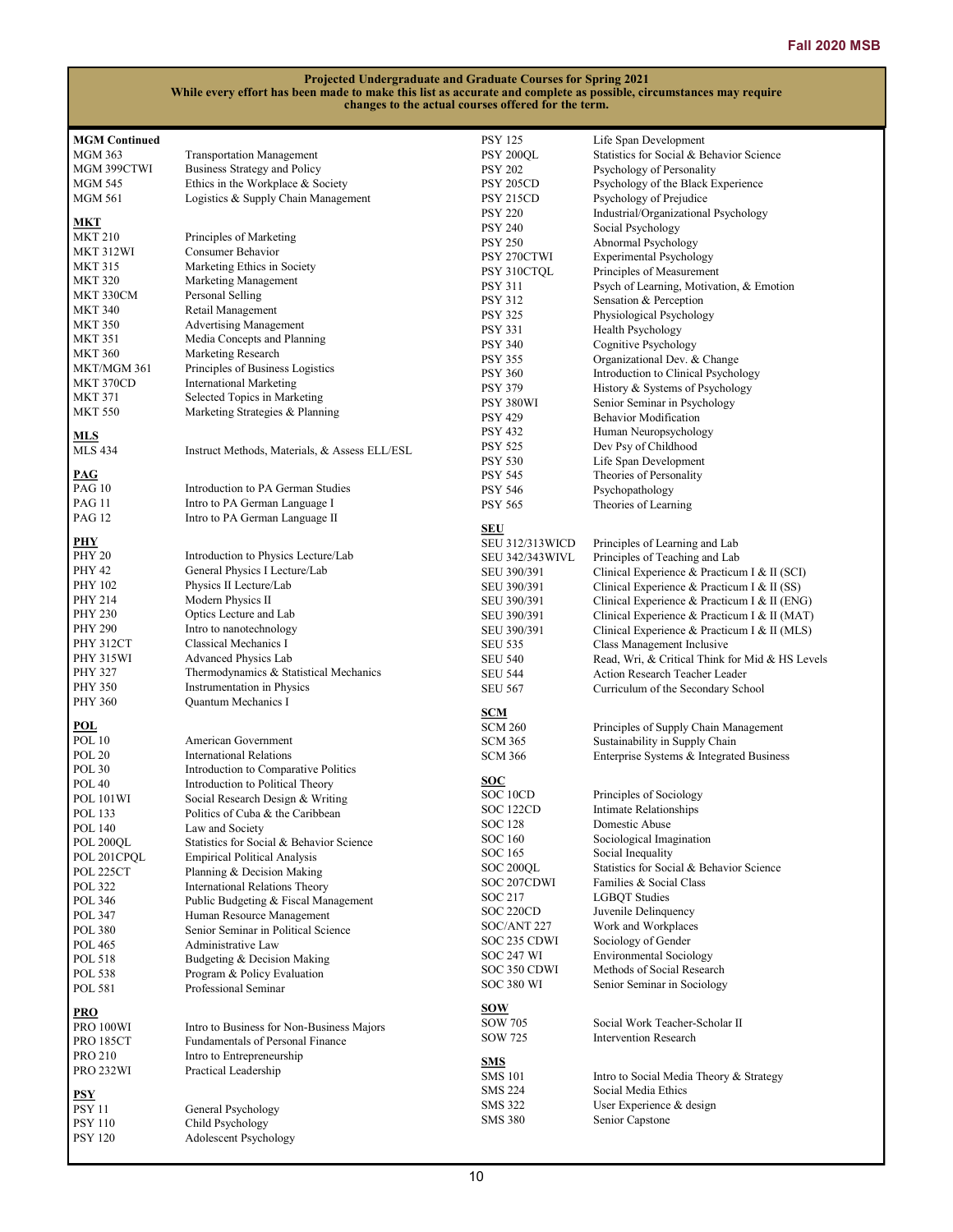| <b>SPA</b>                       |                                                                                    | <b>SWK 280</b>                   | SWK Prac w/Comm/Org: Pra III                                   |
|----------------------------------|------------------------------------------------------------------------------------|----------------------------------|----------------------------------------------------------------|
| <b>SPA 101</b>                   | Elementary Spanish I                                                               | <b>SWK 286</b>                   | SWK & Substance Abuse                                          |
| <b>SPA 102</b>                   | Elementary Spanish II                                                              | <b>SWK 290</b>                   | Social Gerontology & SWK                                       |
| SPA 103                          | Intermediate Spanish III                                                           | <b>SWK 320</b>                   | Case Mgm: An Unterdis Approach                                 |
| SPA 104                          | Intermediate Spanish IV                                                            | <b>SWK 321</b>                   | Professional Dimensions Of Case Management                     |
| <b>SPA 212</b>                   | Spanish Composition                                                                | <b>SWK 328</b>                   | Child Welfare & SWK Prac                                       |
| SPA 213                          | Advanced Conversation in Spanish                                                   | <b>SWK 360</b>                   | Methods/Prac SWK Research                                      |
| SPA 214                          | Written & Oral Com-Spanish Speak Heritage Learners                                 | <b>SWK 384</b>                   | Prof Seminar in SWK II                                         |
| SPA 325<br><b>SPA 380</b>        | Advanced Syntax/Stylistics<br>Senior Seminar in Spanish                            | <b>SWK 400</b><br><b>SWK 450</b> | Found Hum Behar/Soc Env<br>Found of SW Prac W/Indivi           |
|                                  |                                                                                    | SWK 455                          | Found of Soc Welfare Policy                                    |
| <b>SPT</b>                       |                                                                                    | <b>SWK 460</b>                   | Foundations of SW Res Method                                   |
| <b>SPT 120</b>                   | <b>Personal Nutrition</b>                                                          | <b>SWK 465</b>                   | Found of SWK Prac w/Groups                                     |
| <b>SPT 160</b>                   | Intro to Sport Management                                                          | <b>SWK 480</b>                   | Found of SWK Prac w/Org                                        |
| <b>SPT 195OL</b>                 | Accounting Survey for Sport Management                                             | <b>SWK 482</b>                   | Integ Gen SWK Prac Sem I                                       |
| <b>SPT 201</b>                   | Sci Basis for Human Movement                                                       | <b>SWK 484</b>                   | Integ Gen SWK Prac Sem II                                      |
| <b>SPT 205</b>                   | Sport Behavior                                                                     | <b>SWK 500</b>                   | Fam in the Soc Environment                                     |
| SPT 212CM                        | Sport PR and Communication                                                         | <b>SWK 502</b>                   | SWK Crisis Interv with Families                                |
| <b>SPT 222</b><br><b>SPT 226</b> | Fundamentals of Coaching                                                           | <b>SWK 504</b>                   | Shortterm Treatment Mod/SW                                     |
| <b>SPT 230</b>                   | History of Sport<br>Leadership & Team Building in SPT                              | <b>SWK 507</b>                   | Diff Assnt Tech/S Workers                                      |
| SPT 236                          | Personal Selling in Sport                                                          | <b>SWK 508</b>                   | Maltreatment in Fam: SWK Pr                                    |
| <b>SPT 250</b>                   | Methods of Group Fitness Administration                                            | <b>SWK 516</b>                   | Soc Work in Health Care                                        |
| <b>SPT 260</b>                   | Principles of Sport Finance                                                        | <b>SWK 520</b>                   | Comm Social Needs Assessment                                   |
| <b>SPT 265</b>                   | Gov & Organization in Sport                                                        | <b>SWK 524</b>                   | Program Evaluation & SWK                                       |
| <b>SPT 270</b>                   | Sport & Society                                                                    | <b>SWK 527</b>                   | Social Entrepreneurship & SWK                                  |
| <b>SPT 285</b>                   | Sport Marketing & Sponsorship                                                      | SWK 528<br>SWK 529               | SWK & Nonprofit Leadership<br>Fin Sustain of Entrep SWK        |
| SPT 290WI                        | Fundamentals of Sport Law                                                          | <b>SWK 538</b>                   | Org & Prac/Fam Decision I                                      |
| <b>SPT 305</b>                   | Emergency Care & Risk Man                                                          | <b>SWK 539</b>                   | Org & Prac/Fam Decision II                                     |
| <b>SPT 310</b>                   | Fitness Assessment & Athletic Programming                                          | <b>SWK 540</b>                   | Org & Prac/Fam Decision III                                    |
| SPT 320CT                        | <b>Sport Ethics</b>                                                                | SWK 555                          | App Fam Pol/Fam Serv Prog                                      |
| SPT 330WI                        | Event and Facility Management                                                      | <b>SWK 559</b>                   | SW Interv w/Sub Abuse Pop                                      |
| <b>SPT 335</b>                   | Methods & Evaluations in Athletics                                                 | <b>SWK 560</b>                   | App Methods of SW Research                                     |
| <b>SPT 340</b>                   | Coaching Internship                                                                | SWK 561                          | Motivatnl Interview Skill                                      |
| SPT 345CD                        | Sport in a Global Marketplace                                                      | <b>SWK 574</b>                   | Family Mediation/Adv SWK                                       |
| <b>SPT 350</b>                   | Internship in Sport Management                                                     | <b>SWK 575</b>                   | Clinical Supervision/SW                                        |
| <u>SPU</u>                       |                                                                                    | <b>SWK 582</b>                   | Adv Theory/Fam SW Prac I                                       |
| <b>SPU 101</b>                   | Early Intervention & Transition                                                    | <b>SWK 584</b>                   | Adv Theory/Fam SW Prac II                                      |
| SPU 201CD                        | Cognitive Development Standards                                                    | SWK 595                          | Capstone: SW/Fam Environment                                   |
| <b>SPU 204</b>                   | Anatomy Eye/Assess Students w/ Visual Impairments                                  | <b>SWK 701</b>                   | Social Work Leadership II                                      |
| <b>SPU 216</b>                   | Evidence-based Pract. In Math for Stud with Dis                                    | <b>SWK 721</b>                   | Leadership/Teaching Praxis II                                  |
| <b>SPU 221</b>                   | Assessment of Students with Visual Impairments                                     | <b>THE</b>                       |                                                                |
| <b>SPU 300</b>                   | Reading/Writing/Other Braille Code                                                 | THE 15                           | Introduction to the Theatre                                    |
| SPU 313                          | Making Content Area Inst Access for Stud with Disabilities                         | <b>THE 31</b>                    | Introduction to Acting                                         |
| <b>SPU 314</b>                   | Students with Disabilities-Inclusive Settings                                      | <b>THE 210</b>                   | Prod & Perform for Young Audiences                             |
| SPU 316WI                        | Literary Development and Instruction                                               |                                  |                                                                |
| SPU 317<br><b>SPU 318</b>        | Intensive Read Wri, Math Intervention App<br>Assessments and Instructional Methods | <b>WGS</b>                       |                                                                |
| SPU 320CT                        | Special Education Process and IEP Dev                                              | WGS 10<br><b>WGS 130</b>         | Introduction to Women's Studies<br>Interpersonal Communication |
| <b>SPU 322</b>                   | High Incidence Disabilities                                                        | WGS 211VLCD                      | Women in the Arts                                              |
| <b>SPU 328</b>                   | Pos Behavioral Intervention & Support                                              | <b>WGS 285</b>                   | Gender Communication                                           |
| <b>SPU 330</b>                   | Low Incidence Disabilities                                                         |                                  |                                                                |
| SPU 390/391                      | Clinical Experience & Practicum (VI-1)                                             | WRI                              |                                                                |
| SPU 392/393                      | Clinical Experience & Practicum (MPH-1)                                            | <b>WRI 205WI</b>                 | Science Writing                                                |
| <b>SPU 500</b>                   | Cog Dev Div Learners Stand Align                                                   | WRI 207CTWI<br><b>WRI 208WI</b>  | Writing for the Workplace<br>Creative Writing: Exploring Forms |
|                                  |                                                                                    | WRI 211WI                        | Journalism I                                                   |
| STA                              |                                                                                    | WRI 212 CTWI                     | Introduction to Mass Communication                             |
| <b>STA 530</b>                   | Help INT Student Affairs & Higher Edu<br>Contemporary College Students             | WRI 213WI                        | Copy & Line Editing                                            |
| STA 570<br><b>STA 572</b>        | Seminar in Leadership in Student Affairs                                           | WRI 214CTWI<br>WRI 216CMWI       | Magazine Writing<br>Writing for Public Relations               |
| <b>STA 589</b>                   | Research Methods in Student Affairs & Higher Ed                                    | WRI 222                          | Conventions of English Grammar                                 |
| <b>STA 590</b>                   | Contemporary Issues                                                                | WRI 226CPWI                      | Desktop Pub: Writing & Editing Newsletters                     |
| <b>STA 593</b>                   | Internship in Student Affairs & Higher Ed II                                       | WRI 305WI                        | Journalism Laboratory                                          |
|                                  |                                                                                    | <b>WRI 306</b><br><b>WRI 314</b> | Advanced Magazine Writing<br>Pop Music Journalism              |
| <b>SWK</b>                       |                                                                                    | WRI 316WI                        | Public Relations & Corporate Environment                       |
| SWK 100CDCT                      | Intro to SWK & SWL                                                                 | WRI 333                          | Digital Rhetoric & Writing                                     |
| SWK 130CDCT                      | Poverty & Social Welfare                                                           | <b>WRI380</b>                    | Professional Seminar                                           |
| SWK 200CMWI                      | Professional Context                                                               |                                  |                                                                |
| <b>SWK 250</b>                   | SWK Prac/Individual: Prac I                                                        |                                  |                                                                |
| SWK 255WICD                      | Social Welfare policy                                                              |                                  |                                                                |
| <b>SWK 265</b>                   | SWK w/Groups/Fam: Prac II                                                          |                                  |                                                                |